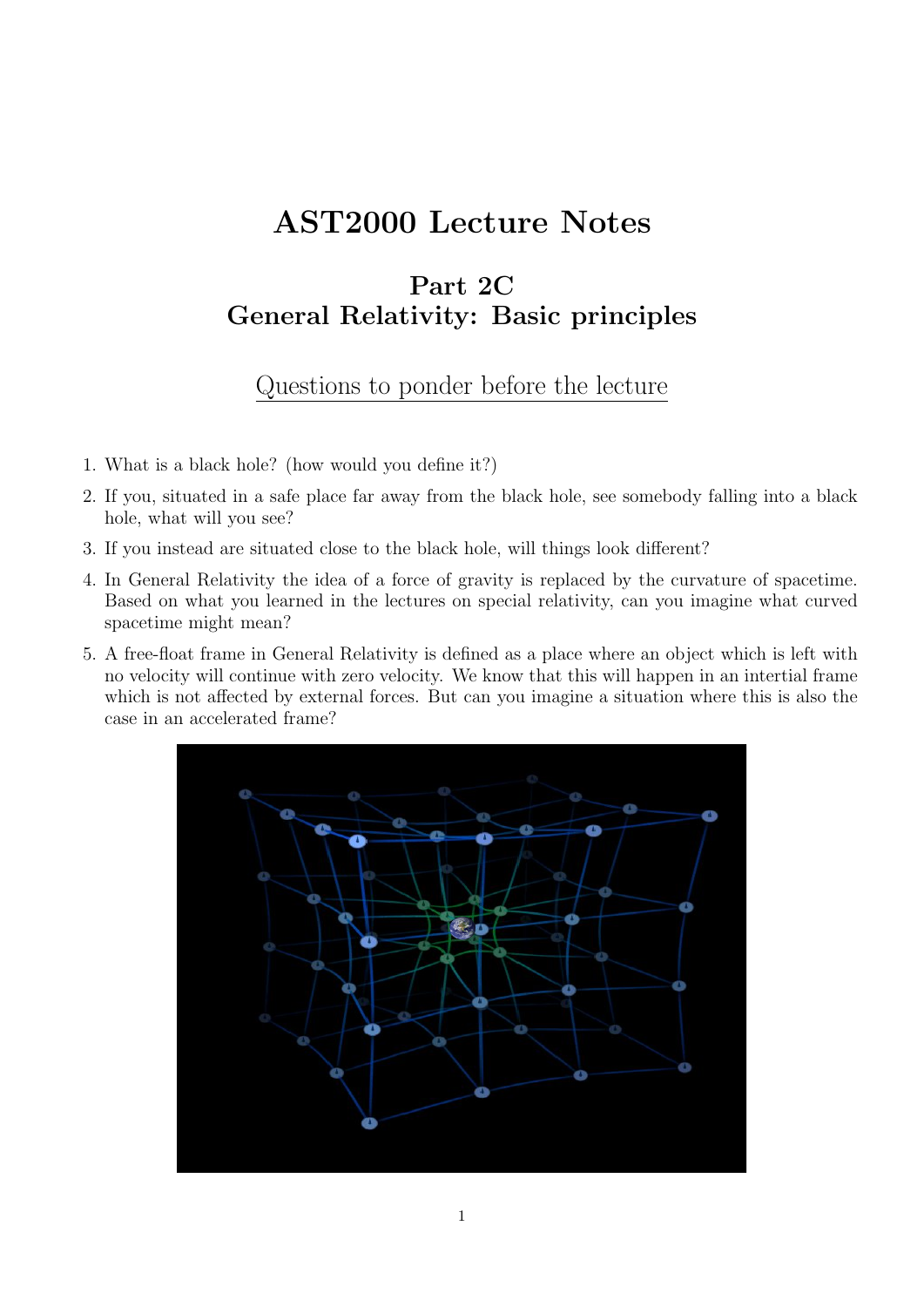# AST2000 Lecture Notes

# Part 2C General Relativity: Basic principles

### <span id="page-1-0"></span>1 Schwarzschild geometry

The general theory of relativity may be summarized in one equation, the Einstein equation

$$
G_{\mu\nu}=8\pi T_{\mu\nu},
$$

where  $G_{\mu\nu}$  is the Einstein tensor and  $T_{\mu\nu}$  is the stress-energy tensor (A tensor is a matrix with particular properties in the same way as a 4 vector is a vector with specific properties). This equation is not a part of this course as tensor mathematics and linear algebra, not required for taking this course, are needed to understand it. I present it here anyway as it illustrates the basic principle of general relativity: The stress-energy tensor on the right hand side contains the energy content of spacetime, the Einstein tensor on the left hand side specifies the geometry of spacetime. Thus, general relativity says that the energy content in spacetime specifies its geometry.

What do we mean by geometry of spacetime? We have already seen two examples of such geometries, Euclidean geometry and Lorentz geometry. We have also seen that the geometry is specified by the spacetime interval (also called line element)  $\Delta s$  which tells us how distances are measured. Thus, by inserting the energy content as a function of spacetime coordinates on the right side, the left side gives us an expression for  $\Delta s$ , i.e. how to measure distances in spacetime in the presence of mass/energy. Thus, in the presence of a mass, for instance like the Earth, the geometry of spacetime is no longer Lorentz geometry and the laws of special relativity are no longer valid. This should be obvious: Special relativity tells us that a particle should follow a straight line in spacetime, i.e. a path with constant velocity. This is clearly not the case on Earth, objects do not keep a constant velocity, they accelerate with the gravitational acceleration.

You might object here: Special relativity says that a particle continues with constant velocity if it is not influenced by external forces, but here the force of gravity is at play. The answer to this objection is given by a very important concept of general relativity: gravity is not a force. What we experience as 'the force of gravity' is simply a result of the spacetime geometry in the vicinity of masses. The principle of maximal aging (go back and repeat it now!) tells us that a particle which is not influenced by external forces follows the longest path in spacetime, i.e. the path which gives the largest possible proper time. Around a massive object, spacetime as altered such that the path which gives the longest possible path length  $\Delta s$ , is the path which leads to the centre of the massive object. This is why things on Earth fall towards the ground and do not continue in a straight line with constant velocity as it would in a spacetime with Lorentz geometry.

Few years after Einstein published the general theory of relativity, Karl Schwarzschild found a general solution to the Einstein equation for the geometry around an isolated spherically symmetric body. This is one of the very few analytic solutions to the Einstein equation that exists. Thus, the Schwarzschild solution is valid around a lonely star, planet or a black hole. The spacetime geometry resulting from this solution is called Schwarzschild geometry and is described by the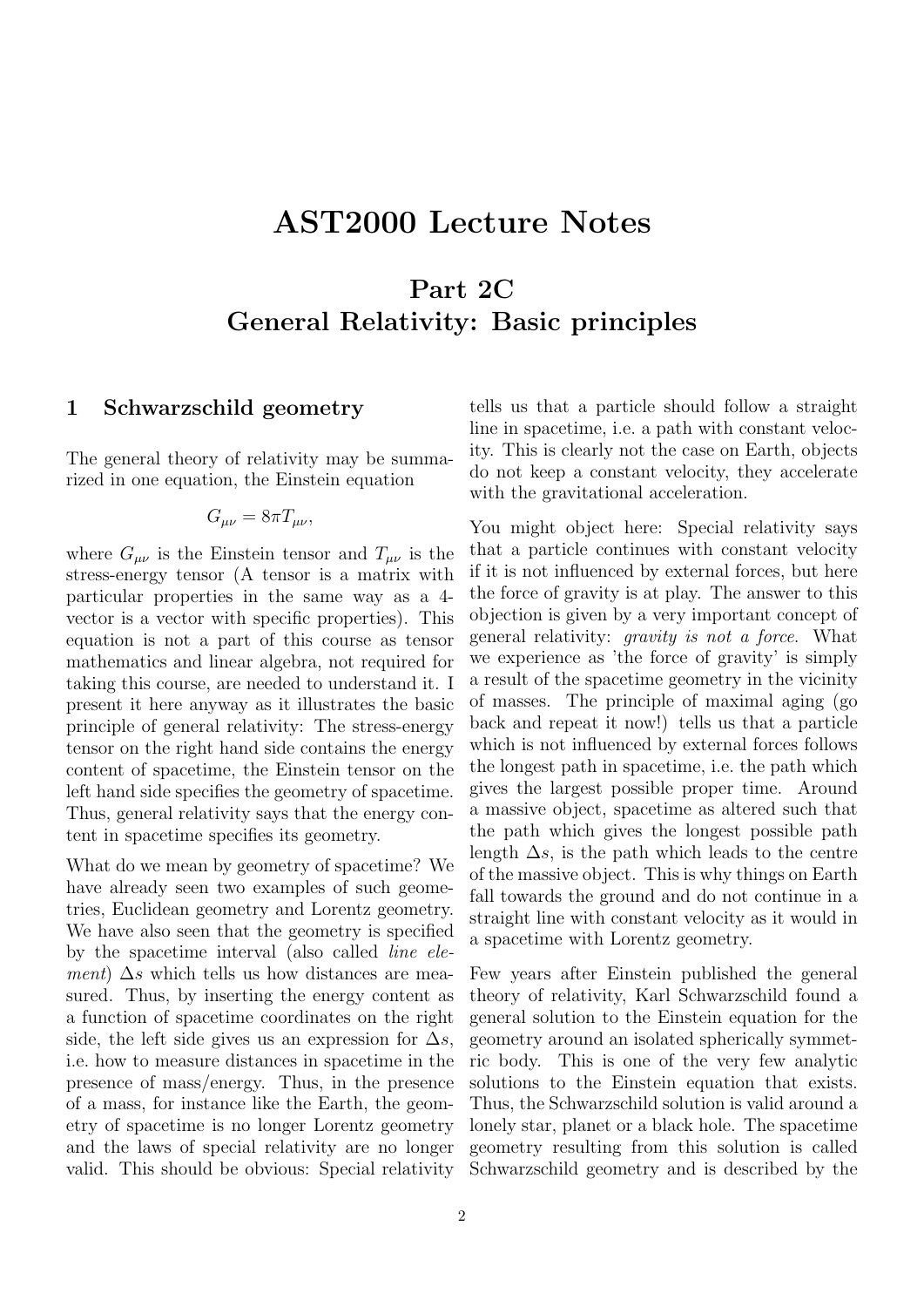line element:

<span id="page-2-1"></span>The Schwarzschild line element  
\n
$$
\Delta s^2 = \left(1 - \frac{2M}{r}\right) \Delta t^2 - \frac{\Delta r^2}{\left(1 - \frac{2M}{r}\right)} - r^2 \Delta \phi^2.
$$
\n(1)

There are two things to note in this equation.

• We are using polar coordinates  $(r, \phi)$  instead of Cartesian coordinates  $(x, y)$ . These coordinates are in the plane defined by the two events and the central mass. Thus, the r coordinate is a 'distance' from the center, we will later come back to how we measure this distance. The  $\phi$  coordinate is the normal  $\phi$ angle used in polar coordinates.

The line element for Lorentz geometry in polar coordinates can similarly be written as

| Lorentz line element in polar coordi-                                                              |  |  |  |
|----------------------------------------------------------------------------------------------------|--|--|--|
| nates                                                                                              |  |  |  |
| $\Delta s^2 = \Delta t^2 - \Delta x^2 - \Delta y^2 = \Delta t^2 - \Delta r^2 - r^2 \Delta \phi^2.$ |  |  |  |

• The second thing to note in the equation for the Schwarzschild line element is the term  $1-2M/r$ . Here  $M/r$  must be dimensionless since it is added to a number. But we know that mass is measured in kilograms and distances in meters, so how can this term be dimensionless?

Actually, there should have been a  $G/c^2$  here,  $G = 6.67 \times 10^{-11} \text{ m}^3/\text{kg/s}^2$  being the gravitational constant and  $c = 3 \times 10^8$  m/s being the speed of light. We have that

<span id="page-2-0"></span>
$$
\frac{G}{c^2} = 7.42 \times 10^{-28} \text{ m/kg.}
$$
 (2)

Since we are dealing with gravity and  $M/r$  has units kg/m,  $G/c^2$  must be the constant which is missing here. We are now used to measure time intervals in units of meters. If we now decide to also measure mass in units of meters, equation [\(2\)](#page-2-0) gives us a natural conversion factor.

$$
\frac{M_{\rm m}}{M_{\rm kg}} = \frac{G}{c^2},
$$

where  $M_{\rm m}$  is mass measured in meters and  $M_{\text{kg}}$  is mass measured in kg.

Thus we have that

$$
1 \text{ kg} = 7.42 \times 10^{-28} \text{ m}.
$$

The equation gives us a conversion formula from kg to m. We see that measuring mass in meters equals setting  $G/c^2 = 1$  in every formula (or if you wish,  $G = 1$  and  $c = 1$ ). This is equal to what happened when we decided to measure time in meters, we could set  $c = 1$  everywhere. The reason for measuring mass in meters is pure laziness, it means that we don't need to write this factor all the time when doing calculations. Thus instead of writing  $1 - 2M_{\text{kg}}G/(rc^2)$  we write  $1 - 2M/r$ where M is now mass measured in meters. All the physics is captured in the last expression, we have just got rid of a constant. From now on, all masses will be measured in units of meters and when we have the final answer we convert to normal units by multiplying or dividing by the necessary factors of  $G/c^2$  and c in order to obtain the units that we wish.

The unit system where  $c = 1$ ,  $G = 1$  and eventually, when you do quantum physics, also Planck's constant  $\hbar = 1$ , is called natural units and is widely used in several branches of physics.

### 2 The inertial frame

In the lectures on special relativity we defined inertial frames, or free-float frames, to be frames which are not accelerated, frames moving with constant velocity on which no external forces are acting. We can give a more general definition in the following way: To test if the room where you are sitting at the moment is an inertial frame, take an object and throw it with velocity  $v$ . If the object continues in a straight line with velocity  $v$ , you are in an inertial frame. Clearly, a frame (a room) which is not accelerated and on which no forces are acting is an inertial frame according to this definition. But are there other examples? In general relativity we use the notion of a local inertial frame, i.e. limited regions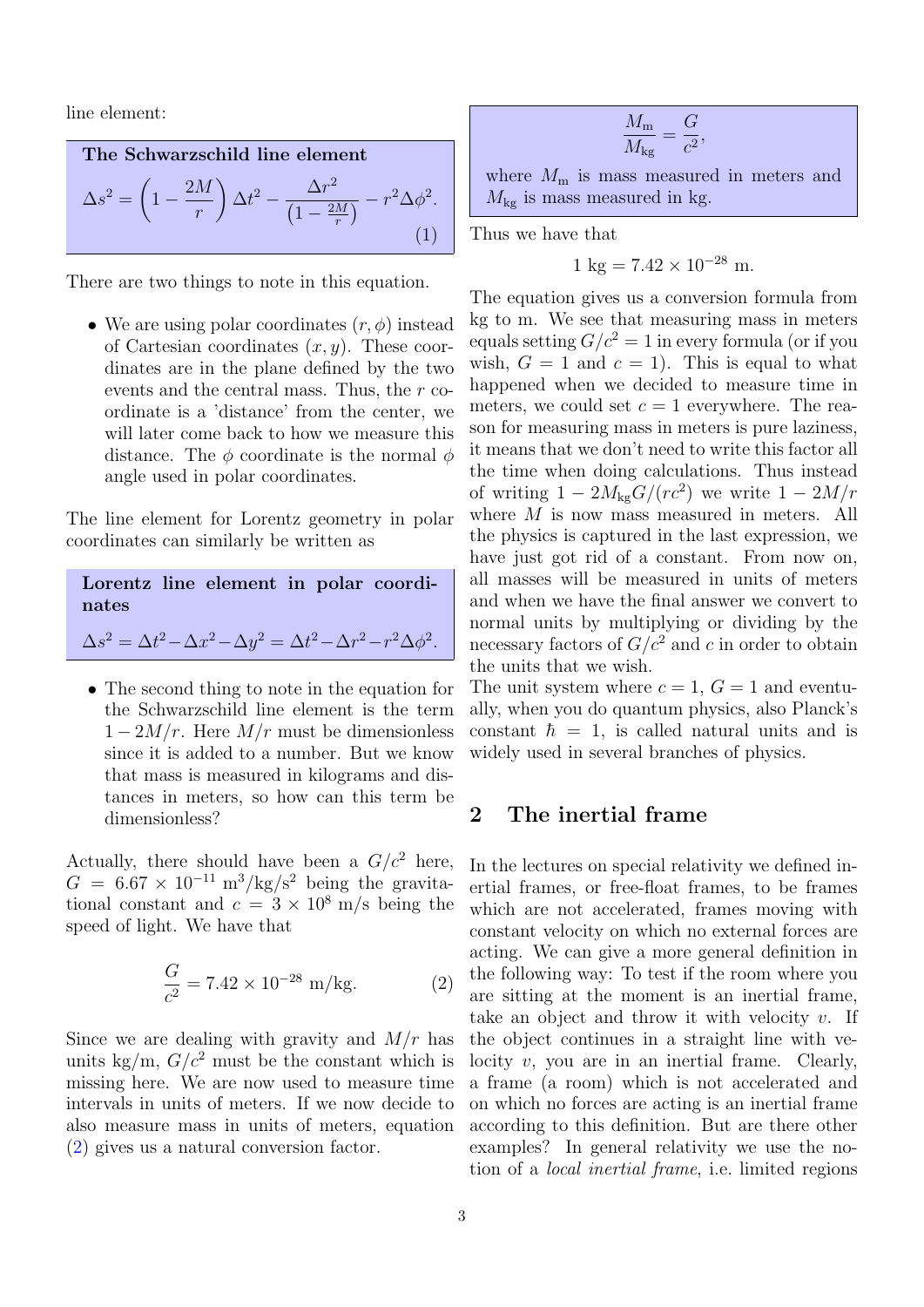Fact sheet: An example of a two-dimensional analogy of the warping of space and time by massive objects, often used in introductory texts on general relativity. General relativity was proposed by Einstein in 1916 and provides a unified description of gravity as a geometric property of space and time, or spacetime. The curvature of spacetime is directly related to the energy and momentum of whatever matter and radiation are present. Some predictions of general relativity differ significantly from those of classical physics, especially concerning the passage of time, the geometry of space, the motion of bodies in free fall, and the propagation of light. Examples of such differences include gravitational time dilation, gravitational lensing, the gravitational redshift of light, and the gravitational time delay. (Figure: WGBH Boston)



of spacetime which are inertial frames. An example of such a local inertial frame is a space craft in orbit around the Earth. Another example is an elevator for which all cables have broken so that it is freely falling. All freely falling frames can be local inertial frames. How do we know that? If an astronaut in the orbiting space craft takes an object and leaves it with zero velocity, it stays with zero velocity. This is why the astronauts experience weightlessness. If a person in a freely falling elevator takes an object and leaves it at rest, it stays at rest. Also the person in the elevator experiences weightlessness. Thus, they are both, within certain limits, in an inertial frame even though they are both accelerated. Note that an observer standing on the surface of Earth is in a local inertial frame for a very short period of time: If an observer on Earth leaves an object at rest, it will start falling, it will not stay at rest: An observer at the surface of Earth is not in a local inertial frame unless the time interval considered is so short that the effect of the gravitational acceleration is not measurable. The only thing that keeps the observer on the surface of the Earth from being in a local inertial frame is the ground which exerts an upward force on the observer. If suddenly a hole in the ground opens below him and he starts freely falling, he suddenly finds himself in a local inertial frame with less strict time limits.



<span id="page-3-0"></span>Figure 1: Two boxes in free fall: If they are large enough in either direction, the objects at rest inside the boxes will start moving. A local inertial frame needs to be small enough in space and time such that this motion cannot be measured.

Local means that the inertial frame is limited in space and time, but we need to define these limits. In figure [1](#page-3-0) we see two falling boxes, box A falling in the horizontal position, box B falling in the vertical position. Since the gravitational acceleration is directed towards the center of the Earth, two objects at rest at either side of box A will start moving towards the center of the box due to the direction of the acceleration. The shorter we make the box, the smaller this motion is. If we make the box so short that we cannot measure the horizontal motion of the objects, we say that the box is a local inertial frame. The same argument goes for time: If we wait long enough, we will eventually observe that the two objects have moved. The inertial frame is limited in time by the time it takes until the motion of the two objects can be measured. Similarly for box B: The object which is closer to the Earth will experience a stronger gravitational force than the object in the other end of the box. Thus, if the box is long enough, an observer in the box will observe the two objects to move away from each other. This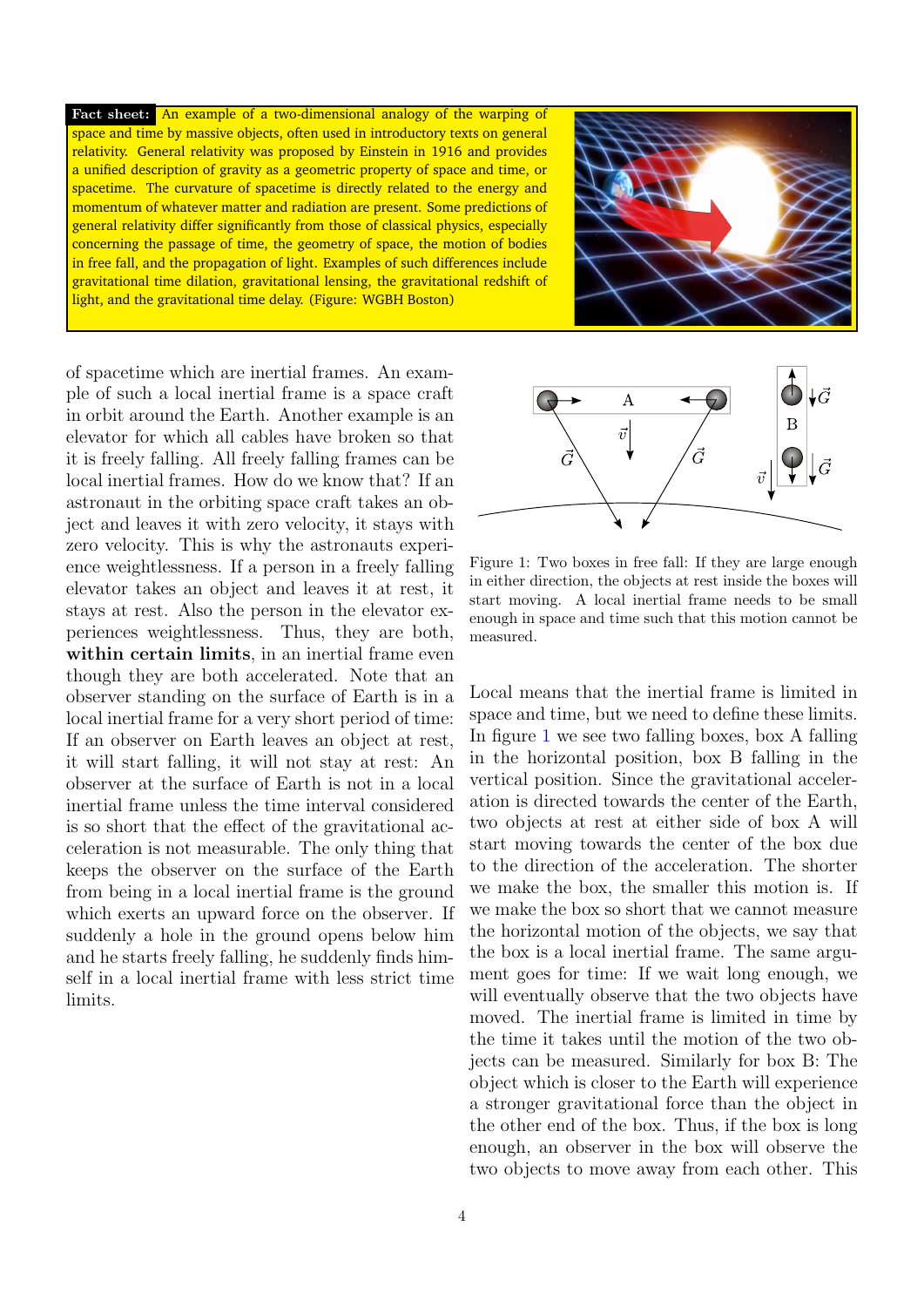attraction of the moon makes the oceans on either side of the Earth move away from each other: we get high tides. But if the box is small enough, the difference in the gravitational acceleration is so small that the motion of the objects cannot be measured. Again, it is a question of time before a motion will be measured: The local inertial frame is limited in time. We have thus seen that a local inertial frame can be found if we define the frame so small in space and time that the gravitational acceleration within the frame is constant. In these frames, within the limited spatial extent and limited duration in time, an object which is left at rest will remain at rest in that frame. The stronger the gravitational field and the larger the variations in the gravitational field, the smaller in space and time we need to define our local inertial frame.

We have learned from special relativity that an inertial frame has Lorentz geometry. Within the local inertial frame, spacetime intervals are measured according to  $\Delta s^2 = \Delta t^2 - \Delta x^2$  and the laws of special relativity are all valid within the limits of this frame. In general relativity, we can view spacetime around a massive object as being an infinite set of local inertial frames. When performing experiments within these limited frames, special relativity is all we need. When studying events taking place so far apart in space and time that they do not fit into one such local inertial frame, general relativity is needed. This is why only special relativity is needed for particle physicists making experiments in particle accelerators. The particle collisions take place in such a short time that the gravitational acceleration may be neglected: They take place in a local inertial frame.

We will now call spacetime where Lorentz geometry is valid flat spacetime. This is because Lorentz geometry is similar to Euclidean geometry on a flat surface (except for a minus sign). We know that a curved surface, like the surface of the sphere, has spherical geometry not Euclidean geometry. In the same way, Schwarzschild geometry represents curved spacetime, the rules of Lorentz geometry are not valid and Schwarzschild geometry needs to be used. We say that the presence of the gravitational acceleration is so high that not

is just the normal tidal forces: The gravitational matter curves spacetime. Far away from all massive bodies, spacetime is flat and special relativity is valid.



Figure 2: A visualization of how spherical geometry can look like Euclidean geometry at sufficiently small scales.

We can take the analogy even further: Since the surface of a sphere has spherical and not Euclidean geometry, the rules of Euclidean geometry may not be used. But if we focus on a very small part of the surface of a sphere, the surface looks almost flat and Euclidean geometry is a very good approximation. The surface of the Earth is curved and therefore has spherical geometry, but since a garden is very small compared to the full surface of the Earth, the surface of the Earth appears to us to have flat geometry within the garden. We use Euclidean geometry when measuring the area of the garden. The same is the case for the curved space: Since spacetime is curved around a massive object, we need to use Schwarzschild geometry. But if we only study events which are within a small area in spacetime, spacetime looks flat and Lorentz geometry (the local inertial frame) is a good approximation.

## 3 Three observers

In the lectures on general relativity we will use three observers, the far-away observer, the shell observer and the freely falling observer. We will also assume that the central massive body is a black hole. A black hole is the simplest possible macroscopic object in universe: it can be described by three parameters, mass, angular momentum and charge. Any black holes which have the same values for these three parameters are identical in the same way as two electrons are identical. A black hole is a region in space where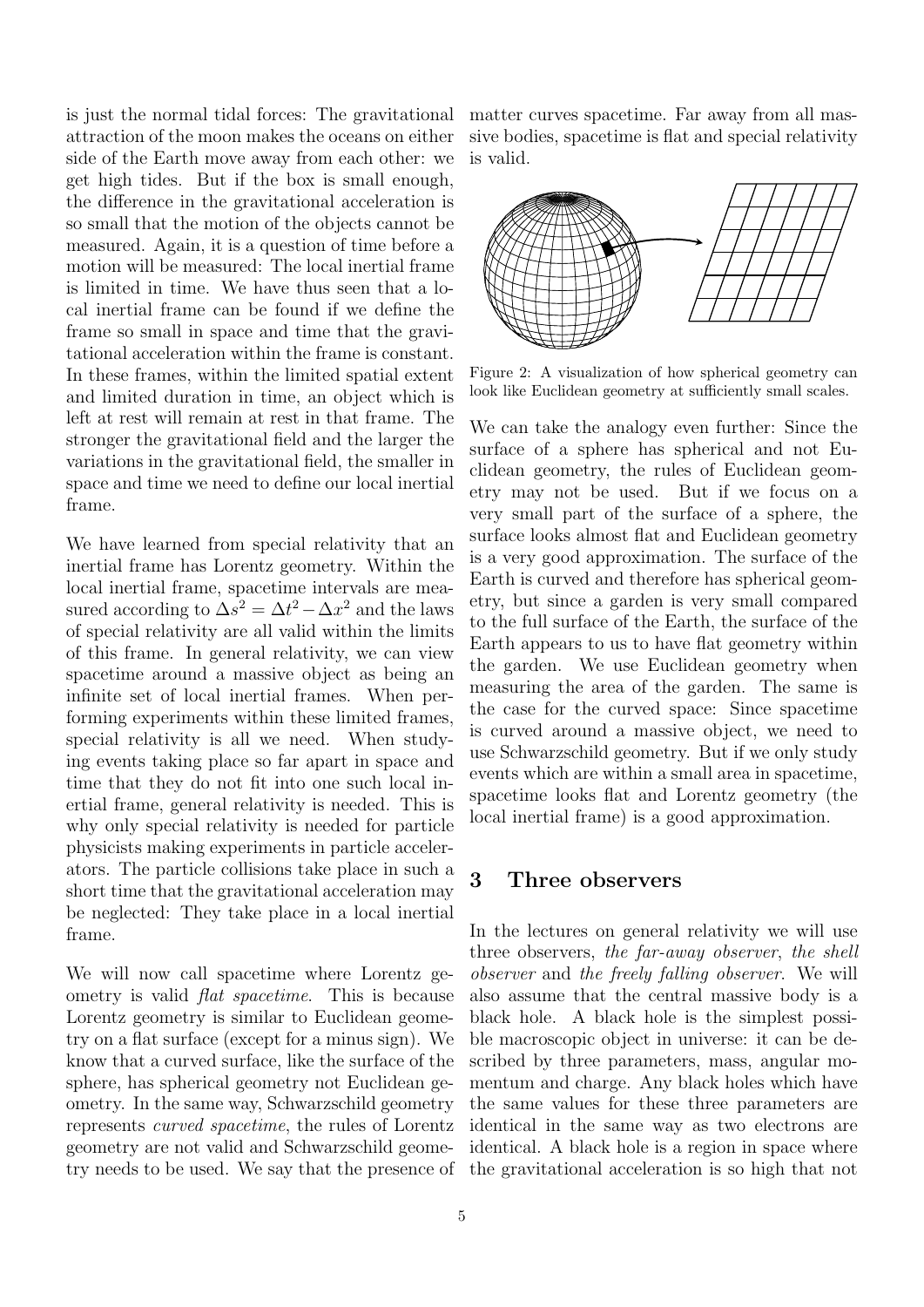even light can escape from it. A black hole can arise for instance when a massive star is dying: A star is balanced by two forces, the forces of gravity (which we no longer call forces) trying to pull the star together and the gas/radiation pressure trying to make the star expand. When all fuel in the stellar core is exhausted, the forces of pressure are not strong enough to withstand the forces of gravity and the star collapses. No forces can stop the star from shrinking to an infinitely small point. The gravitational acceleration just outside this point is so large that even light that tries to escape will fall back. The escape velocity is larger than the speed of light. This is a black hole. Note that the Schwarzschild line element becomes singular at  $r = 2M$ . This radius is called the Schwarzschild radius or the horizon. This is the 'point of no return', any object (or light) which comes inside this horizon cannot get out. At any point before the horizon a spaceship with strong engines could still escape. But after it has entered, no information can be transferred out of the horizon.

The far-away observer is situated in a region far from the central black hole where spacetime is flat. He does not observe any events directly, but gets information about time and position of events from clocks situated everywhere around the black hole. The shell observers live on the surface of shells constructed around the black hole. Also a spaceship which uses its engines to stay at rest at a fixed radius r could serve as a shell observer. The shell observers experience the gravitational attraction. When they leave an object at rest it falls to the surface of the shell.

There is one more observer which we already discussed in the previous section. This is the freely falling observer. The freely falling observer carries with him a wristwatch and registers the position and personal wristwatch time of events. The freely falling observer is living in a local inertial frame with flat spacetime. Thus for events taking place within short time intervals and short distances in space, the freely falling observer uses Lorentz geometry to make calculations.

## <span id="page-5-0"></span>4 The time and position coordinates for the three observers

Each of the observers have their own set of measures of time and space. The far away observer uses Schwarzschild coordinates  $(r, t)$  and shell observers use shell coordinates  $(r_{shell}, t_{shell})$ . For the freely falling observers, we will be viewing all events from the origin in his frame of reference (and we will therefore not need a position coordinate since it will always be zero) using his wristwatch time which will then always be the proper time  $\tau$ . We will now discuss these different coordinate systems and how they are defined. If you look back at the Schwarschild line element (equation [1\)](#page-2-1) you should see that it only contains the measurements of the far-away observer. In other words, the Schwarschild line element contains no subscripts (such as  $t_{shell}$ ), and is therefore only valid with mesurements made by the far-away observer.

When the shell observer wants to measure his position  $r$  from the center of the black hole, he runs into problems: When he tries to lower a meter stick down to the center of the hole to measure  $r$ , the stick just disappears behind the horizon. He needs to find other means to measure his radial position. In Euclidean geometry, we know that the circumference of a circle is just  $2\pi r$ . So the shell observer measures the circumference of the shell and divides by  $2\pi$  to obtain his coordinate r. In a non-Euclidean geometry, the radius measured this way does not correspond to the radius measured inwards. We define the Schwarzschild coordinate r in this way:

$$
r = \frac{\text{circumference}}{2\pi}
$$

The r in the expression for the Schwarzschild line element is the Schwarzschild coordinate r. Now the shell observers at shell  $r$  lower a stick to the shell observers at shell  $r'$ . The length of the stick is  $\Delta r_{shell}$ . They compare this to the difference in Schwarzschild coordinate  $r - r'$  and find that  $\Delta r_{\text{shell}} \neq \Delta r = r - r'$ . This is what we anticipated: in Euclidean geometry these need to be equal, in Schwarzschild geometry they are not. We have obtained a second way to measure the radial distances between shells using shell distances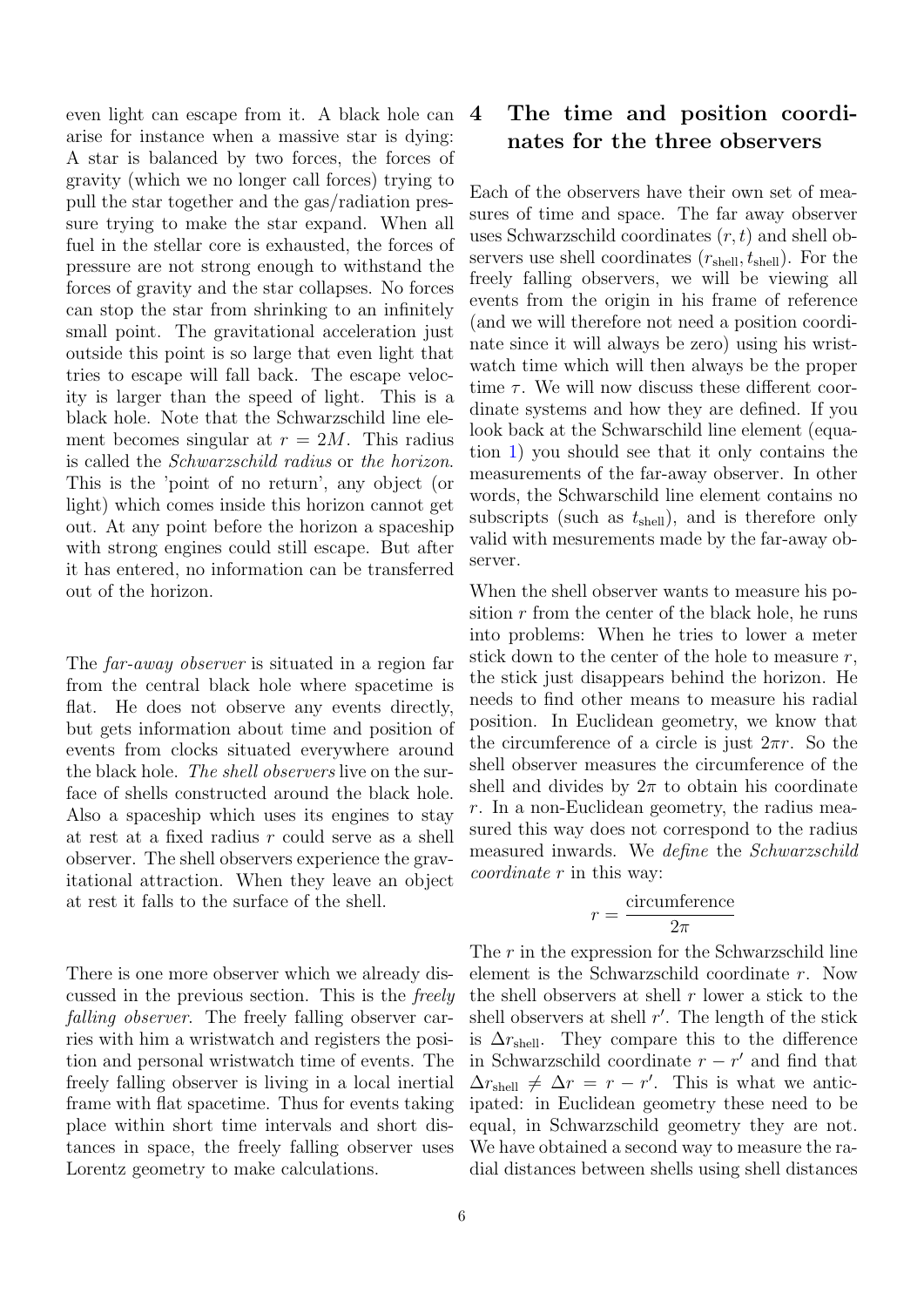$\Delta r_{\text{shell}}$  (note that since the absolute shell coordinate  $r_{shell}$  cannot be measured, this is a meaningless quantity: only relative shell coordinate differences  $\Delta r_{shell}$  between shells can be measured (did you understand why?)).

We have obtained two different measures of radial distances,

- the Schwarzschild coordinate  $r$  defined by the circumference of the shell. The far-away observer uses Schwarzschild coordinates to measure distances.
- the shell distances  $\Delta r_{\text{shell}}$  found by physical measurements between shells.This is the distance which the shell observers can measure directly with meter sticks and is therefore the most natural measure for these observers.

What about time coordinates? Again we have two meaures of time,

- The far-away observer uses far-away time t to measure time. This is the time  $t$  entering in the Schwarzschild line element. Far away time for an event is measured on a clock which has been synchronized with the clock of the far-away observer and which is located at the same location as the event (we will later describe how events can be timed which such clocks in practice).
- The shell observer uses local shell time  $t_{\text{shell}}$ : it is simply the wristwatch time of the shell observer, the time measured on a clock at rest at the specified shell. Note that shell observers at different shells may measure different times intervals  $\Delta t_{shell}$  and distances  $\Delta r_{\text{shell}}$  between two events depending on which shell they live on. Shell coordinates are local coordinates.

In order to relate time and space coordinates in the different frames we will now (as we did in special relativity) use the invariance of the space time interval (or line element)  $\Delta s$ . First we will find a relation between the more abstract far away-time  $t$  and the locally measurable shell time  $t_{shell}$ . The shell time is the wristwatch time, or proper time  $\tau$  of the shell observers. We will use two events A and B which are two ticks on the clock of a shell observer. The shell observers are at rest at shell r, so,  $\Delta r_{AB} = 0$  and  $\Delta \phi_{AB} = 0$ . Inserting this into the Schwarzschild line element (equation [1\)](#page-2-1) using that  $\Delta s_{AB} = \Delta \tau_{AB} = \Delta t_{shell}$  (the time period between A and B measured on shell clocks is by definition the same as the proper time period between A and B which we have learned is always equal to the invariant four dimensional line element between these events) we get

Shell time

<span id="page-6-1"></span>
$$
\Delta t_{\text{shell}} = \sqrt{\left(1 - \frac{2M}{r}\right)} \Delta t. \tag{3}
$$

(Are you sure you see how this expression comes about?) For shell observers outside the horizon  $(r > 2M)$ , the local time goes slower by a factor  $\sqrt{(1-\frac{2M}{r})}$  $\frac{M}{r}$ ) with respect to the far-away time. We also see that the smaller the distance  $r$  from the center, the slower the shell clock with respect to the far-away time. Thus, the further down we live in a gravitational field, the slower the clocks run. This has consequences for people living on Earth: Our clocks tick slower than the clocks in satellites in orbit around Earth. At the end of this lecture, we will look closer at this fact.



<span id="page-6-0"></span>Figure 3: The shell observer at shell  $r$  measure the proper lenght of a stick by two simultaneous events A and B on either side of the stick.

We have now found a relation between time intervals measured on shell clocks and time intervals measured on clocks synchronized with far-away clocks. How is the relation between distances measured with Schwarzschild coordinates and distances measured directly by shell observers? We can measure the length of a stick as the spatial distance between two events taking place at the same time at either end of the stick (see figure [3\)](#page-6-0). For events taking place within short time intervals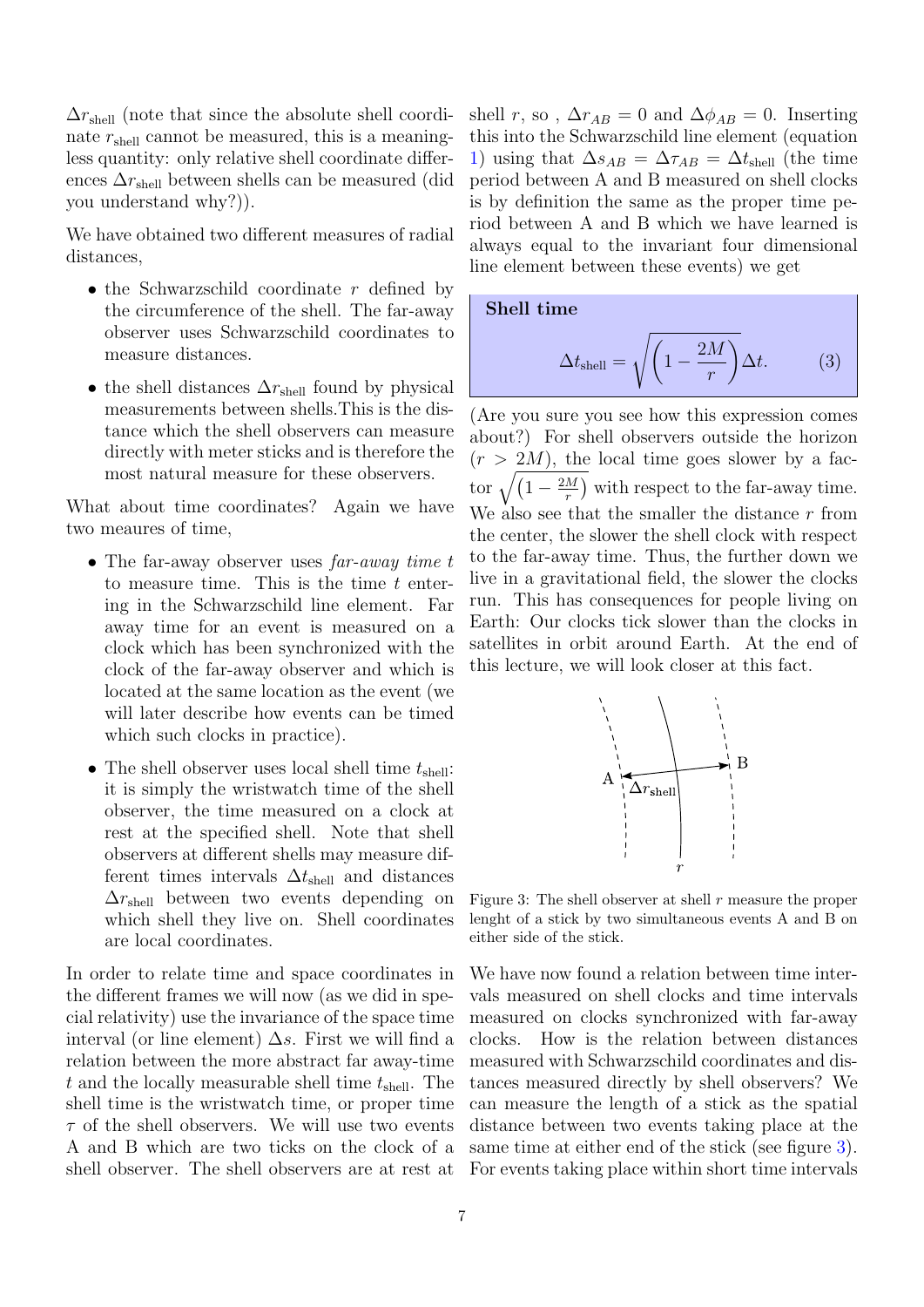and short spatial extensions, the shell observer sees flat spacetime and can therefore use Lorentz geometry:  $\Delta s_{\text{shell}}^2 = \Delta t_{\text{shell}}^2 - \Delta r_{\text{shell}}^2$  (we will look at a stick which is aligned with the radial direction, the events therefore take place at the same  $\phi$ coordinate so  $\Delta \phi = 0$ ). The far-away observer always needs to use the Schwarzschild line element (equation [1\)](#page-2-1) instead of the Lorentz line element. Using invariance of the line element we have for two events A and B  $(\Delta s_{\text{shell}}(AB) = \Delta s(AB))$  tak-ing place simultaneously<sup>[1](#page-7-0)</sup> on both sides of the stick

$$
\Delta t_{\text{shell}}^2 - \Delta r_{\text{shell}}^2 = \left(1 - \frac{2M}{r}\right) \Delta t^2 - \frac{\Delta r^2}{\left(1 - \frac{2M}{r}\right)},
$$

where we have set  $\Delta \phi = 0$ . Check that you understand how to arrive at this expression. Now, we measure the length  $\Delta r$  of a stick in the radial direction by measuring the distance between the two simultaneous events A and B taking place at both ends of the stick at spatial distance  $\Delta r$ . Since  $\Delta t_{\text{shell}} = \Delta t = 0$ , we get

<span id="page-7-1"></span>
$$
\Delta r_{\text{shell}} = \frac{\Delta r}{\sqrt{\left(1 - \frac{2M}{r}\right)}}.\tag{4}
$$

for short distances  $\Delta r$  close to the shell. Thus, radial distances measured by the shell observers, lowering meter sticks from one shell to the other is always larger than the radial distances found by taking the difference between the Schwarzschild coordinate distances. What about a stick which is perpendicular to the radial direction? In this case, the observers will agree on the length of this stick, check that you can deduce this in the same manner as we deduced the relation for the radial stick.

Another practical question: How does the faraway observer know the time and position of events. Each time an event happens close to one of the far-away-clocks close to the black hole, it sends a signal to the far-away observer telling the time and position this clock registered for the event. In this way, the far-away observer does not need to take into account the time it takes for the signal from the clock to arrive, the signal itself contains information with the correct far-away-time for the event recorded on the clock positioned at the same location where the event took place.

In the following we will describe events either as they are seen by the far-away observer using global Schwarzschild coordinates  $(r, t)$ , by the shell observer using local coordinates  $(r_{\text{shell}}, t_{\text{shell}})$ or the freely falling observer also using local coordinates. Before proceeding, make a drawing of all these observers, their coordinates and the relation between these different coordinates.

## <span id="page-7-2"></span>5 The principle of maximum aging revisited

In the lectures on special relativity we learned that the principle of maximum aging makes objects in free float to move along paths in spacetime which give the longest possible wristwatch time  $\tau$  which corresponds to the longest possible spacetime interval s. We also used that for Lorentz geometry, the longest (in terms of s or  $\tau$ ) path between two points is the straight line, i.e. the path with constant velocity. We never proved the latter result properly. We will do this now, first for Lorentz geometry and then we will use the same approach to find the result for Schwarzschild geometry.

### 5.1 Returning for a moment to special relativity: deducing Netwon's first law

We will now show that the principle of maximum aging leads to Newton's first law when using Lorentz geometry.

<span id="page-7-0"></span><sup>&</sup>lt;sup>1</sup>Since events which are simultaneous for shell observers at a given shell r also are simultaneous for the far-away observer (equation [3\)](#page-6-1),  $\Delta t_{\text{shell}} = \Delta t = 0.$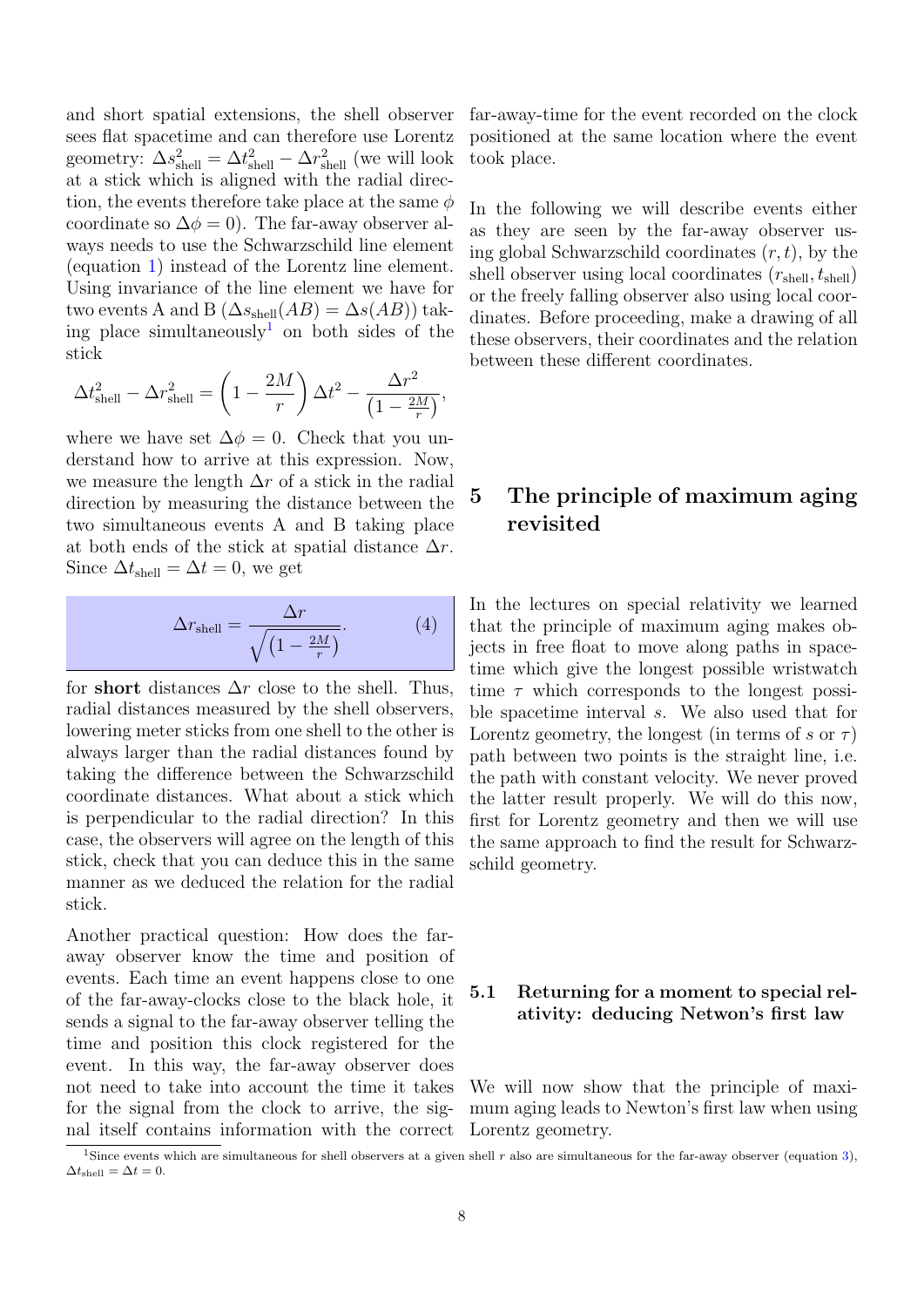Fact sheet: There is a practical problem in all this: We said that the far-away time was measured by clocks located at the position of events (which can take place close to the central black hole) but which are synchronized with the far-away clocks. How can we synchronize clocks which are located deep in the gravitational field and which therefore run slower than the far-away clock? Let's imagine the clocks measuring far-away-time to be positioned at different shells around the black hole. The shell observers design the clocks such that they run faster by a factor  $\sqrt{(1-\frac{2M}{r})}.$  To synchronize all these clocks, the far-away observer sends a light signal to all the other clocks at the moment when he sets his clock to  $t = 0$ . The shell observers know the distance from the far-away observer to the far-away-time clocks and thus know the time  $t$  it took for the light signal to reach their clock. They had thus already set the clock to this time  $t$  and made a mechanism such that it started to run at the moment when the light signal arrived. In this way, all far-away-time clocks situated at different positions around the black hole are synchronized.

In a similar fashion, we should be able to imagine how the far-away observer is able to measure the circumference of a shell: since  $\Delta\phi$  is uneffected by the central mass, he/she can place rulers in a perfect circle around the central mass. This way, he/she will be able to measure the circumference of the shell.



<span id="page-8-0"></span>Figure 4: The motion of a particle in free float in Lorentz geometry. Points  $x_1, x_2, x_3$  as well as the times  $t_1$  and  $t_3$  are fixed. For a particle at free float, at what time  $t_2$ will it pass  $x_2$ ? Which of the possible spacetime paths in the figure does the particle take? We use the principle of maximal aging to show that in Lorentz geometry, the particle follows the straight spacetime path.

Look at figure [4.](#page-8-0) We see the worldline of a particle going from position  $x_1$  at time  $t_1$  to position  $x_3$  at time  $t_3$  passing through position  $x_2$  at time  $t_2$ . Say that the points  $x_1, x_2$  and  $x_3$  are fixed and known positions. We also say that the total time interval  $\Delta t_{13}$  it takes the object to go from  $x_1$  to  $x_3$  is fixed and known. What we do not know is the time interval  $\Delta t_{12}$  it takes the particle to go from point  $x_1$  to point  $x_2$ . Remember that we do not know that the object will move with constant velocity, this is what we want to show. Thus we leave open the possibility that the particle will have a different speed between  $x_1$  and  $x_2$  than between  $x_2$  and  $x_3$ . The time  $t_2$  can be at any possible point between  $t_1$  and  $t_3$ . In figure [4](#page-8-0) we show some possible spacetime paths that the object could take. We now assume that the distances  $\Delta x_{12}$  and  $\Delta x_{23}$  are very short, so short that the object can be assumed to move with constant velocity between these two points, i.e. that the object is in a local inertial frame between  $x_1$ and  $x_2$  and in a (possibly different) intertial frame between  $x_2$  and  $x_3$ . Therefore, the time intervals  $\Delta t_{12}$  and  $\Delta t_{23}$  to travel these two short paths also need to be short.

The total wristwatch time  $\tau$  it takes the particle to move from  $x_1$  to  $x_3$  is

<span id="page-8-1"></span>
$$
\Delta \tau_{13} = \Delta \tau_{12} + \Delta \tau_{23}
$$
  
=  $\sqrt{\Delta t_{12}^2 - \Delta x_{12}^2} + \sqrt{\Delta t_{23}^2 - \Delta x_{23}^2},$  (5)

where we have used that  $\Delta \tau = \Delta s =$  $\Delta t^2 - \Delta x^2$  for Lorentz geometry. According to the principle of maximal aging, we need to find the path, i.e. the  $t_2$ , which maximizes the total wristwatch time  $\Delta \tau_{13}$ . We do this by setting the derivative of  $\Delta \tau_{13}$  with respect to the free parameter  $t_2$  equal to zero, i.e. you look for the maximum point of the function  $\Delta \tau_{13}(t_2)$ :

$$
\frac{d}{dt_2} \Delta \tau_{13} = \frac{\Delta t_{12}}{\sqrt{\Delta t_{12}^2 - \Delta x_{12}^2}} \left( \frac{d}{dt_2} \Delta t_{12} \right) + \frac{\Delta t_{23}}{\sqrt{\Delta t_{23}^2 - \Delta x_{23}^2}} \left( \frac{d}{dt_2} \Delta t_{23} \right)
$$

Since  $\Delta t_{12} = \Delta t_{12}(t_2) = t_2 - t_1$  we have that  $(d/dt_2)\Delta t_{12} = 1$  (remember that  $t_1$  is a fixed constant) and similarly for  $\Delta t_{23}$ . Thus we have

$$
\frac{\Delta t_{12}}{\sqrt{\Delta t_{12}^2 - \Delta x_{12}^2}} - \frac{\Delta t_{23}}{\sqrt{\Delta t_{23}^2 - \Delta x_{23}^2}} = 0
$$

(It can be shown that this gives the maximum of the proper time, not the minimum, we will not show this here)

Written in terms of  $\Delta \tau_{12}$  and  $\Delta \tau_{23}$  we have

$$
\frac{\Delta t_{12}}{\Delta \tau_{12}} = \frac{\Delta t_{23}}{\Delta \tau_{23}}.
$$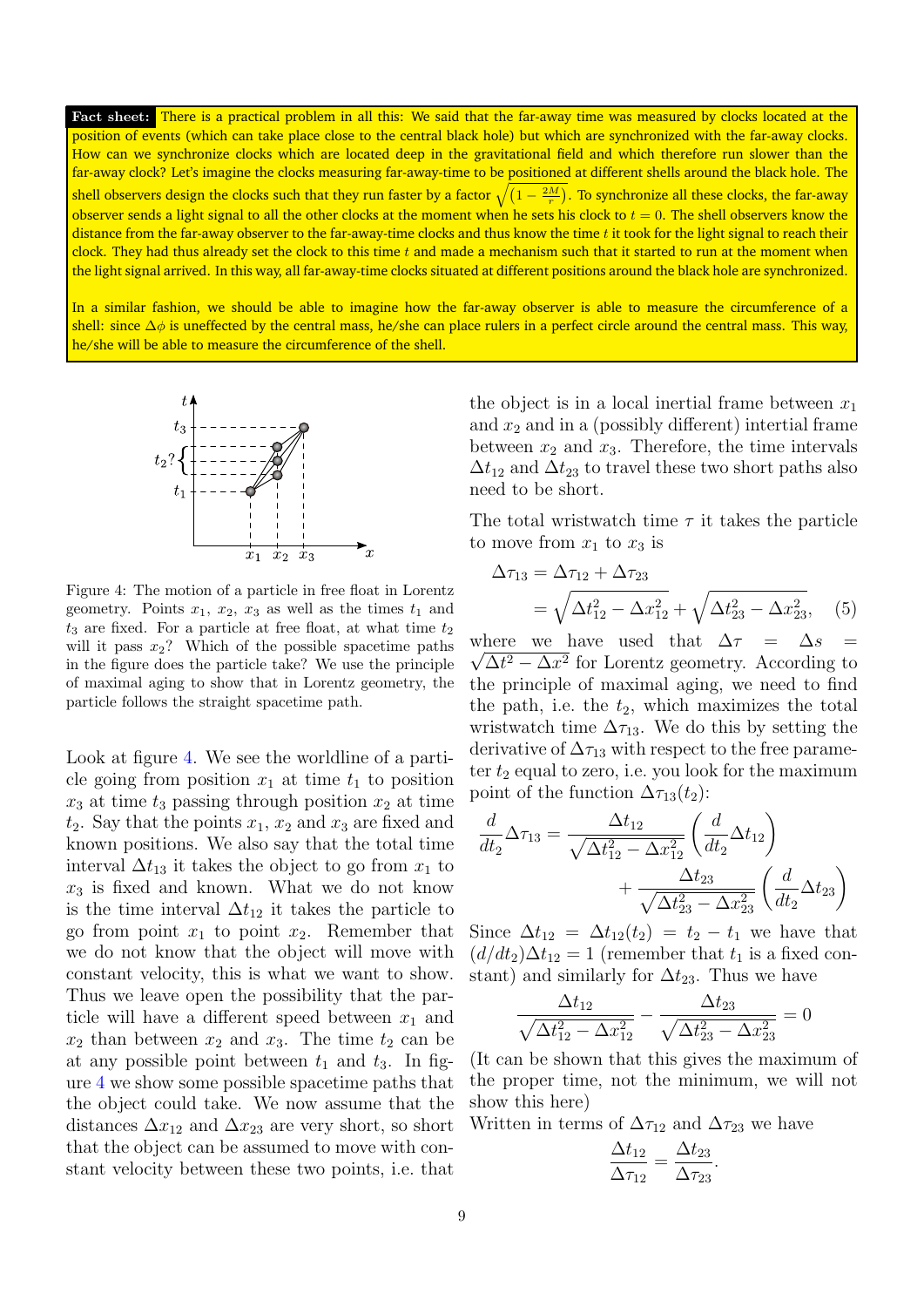Check that you understood every step in the deduction so far! This is only for three points  $x_1$ ,  $x_2$  and  $x_3$  along the worldline of a particle. If we continue to break up the worldline in small local inertial frames at points  $x_4, x_5$ , etc. we can do the same analysis between any three adjacent points along the curve. The result is that

$$
\frac{dt}{d\tau} = \text{constant},
$$

where we write dt instead of  $\Delta t$  and  $d\tau$  instead of  $\Delta \tau$ . Remember that we assumed these time intervals to be very short. In this final expression we have taken the limit in which these time intervals are infinitesimally short. We also remember (do you?) from special relativity that

$$
\frac{dt}{d\tau} = \frac{1}{\sqrt{1 - v^2}} = \gamma
$$

(time dilation!). So the principle of maximal aging has given that  $\gamma = constant$  along a worldline. But  $\gamma$  only contains the velocity v of the object so it follows that  $v = constant$ . In Lorentz geometry, a free-float object will follow the spacetime path for which the velocity is constant. We can write this in a different way. In special relativity we had that

$$
E=\gamma m
$$

so we can write  $\gamma = E/m$  from which follows that

$$
\gamma = \frac{E}{m} = \mathrm{constant}.
$$

We have just deduced that energy is conserved, or more precisely energy per mass  $E/m$  is conserved. In the lectures on special relativity we learned that experiments tell us that the relativistic energy  $E = \gamma m$  is conserved and not Newtonian energy. Here we found that the principle of maximal aging tells us that there is a quantity which is conserved along the motion of a particle. This quantity is the same as the quantity we call relativistic energy.



<span id="page-9-0"></span>Figure 5: The motion of a particle in free float in Lorentz geometry. Points  $x_1, x_3$  as well as the times  $t_1, t_2$  and  $t_3$ are fixed. For a particle in free float, which position  $x_2$  will it pass at time  $t_2$ ? Which of the possible spacetime paths in the figure does the particle take? We use the principle of maximal aging to show that in Lorentz geometry, the particle follows the straight spacetime path.

Is it possible that the principle of maximal aging can give us something more? We will now repeat the above calculations, but now we fix  $t_1$ ,  $t_2$  and  $t_3$ . All times are fixed. We also fix  $x_1$ and  $x_3$ , but leave  $x_2$  free. The situation is shown in figure [5.](#page-9-0) Now the question is "which point  $x_2$ " will the object pass through?". We need to take the derivative of expression  $(5)$  with respect to  $x_2$ which is a free parameter.

$$
\frac{d\tau_{13}}{dx_2} = \frac{-\Delta x_{12}}{\sqrt{\Delta t_{12}^2 - \Delta x_{12}^2}} \left(\frac{d}{dx_2} \Delta x_{23}\right) \n- \frac{x_2}{\sqrt{\Delta t_{12}^2 - \Delta x_{12}^2}} \left(\frac{d}{dx_2} \Delta x_{23}\right) = 0
$$

Again  $\Delta x_{12} = \Delta x_{12}(x_2) = x_2 - x_1$  so that  $(d/dx_2)\Delta x_{12} = 1$  (and similarly for  $\Delta x_{23}$ ) and we have

$$
\frac{\Delta x_{12}}{\Delta \tau_{12}} = \frac{\Delta x_{23}}{\Delta \tau_{23}},
$$

we have found another constant of motion

$$
\frac{dx}{d\tau} = \text{constant}
$$

But we can write this as

$$
\frac{dx}{d\tau} = \frac{dx}{dt}\frac{dt}{d\tau} = v\gamma.
$$

We have that

$$
v\gamma = \text{constant} = \frac{p}{m}.
$$

(Go through this deduction in detail yourself and make sure you understand every step). We re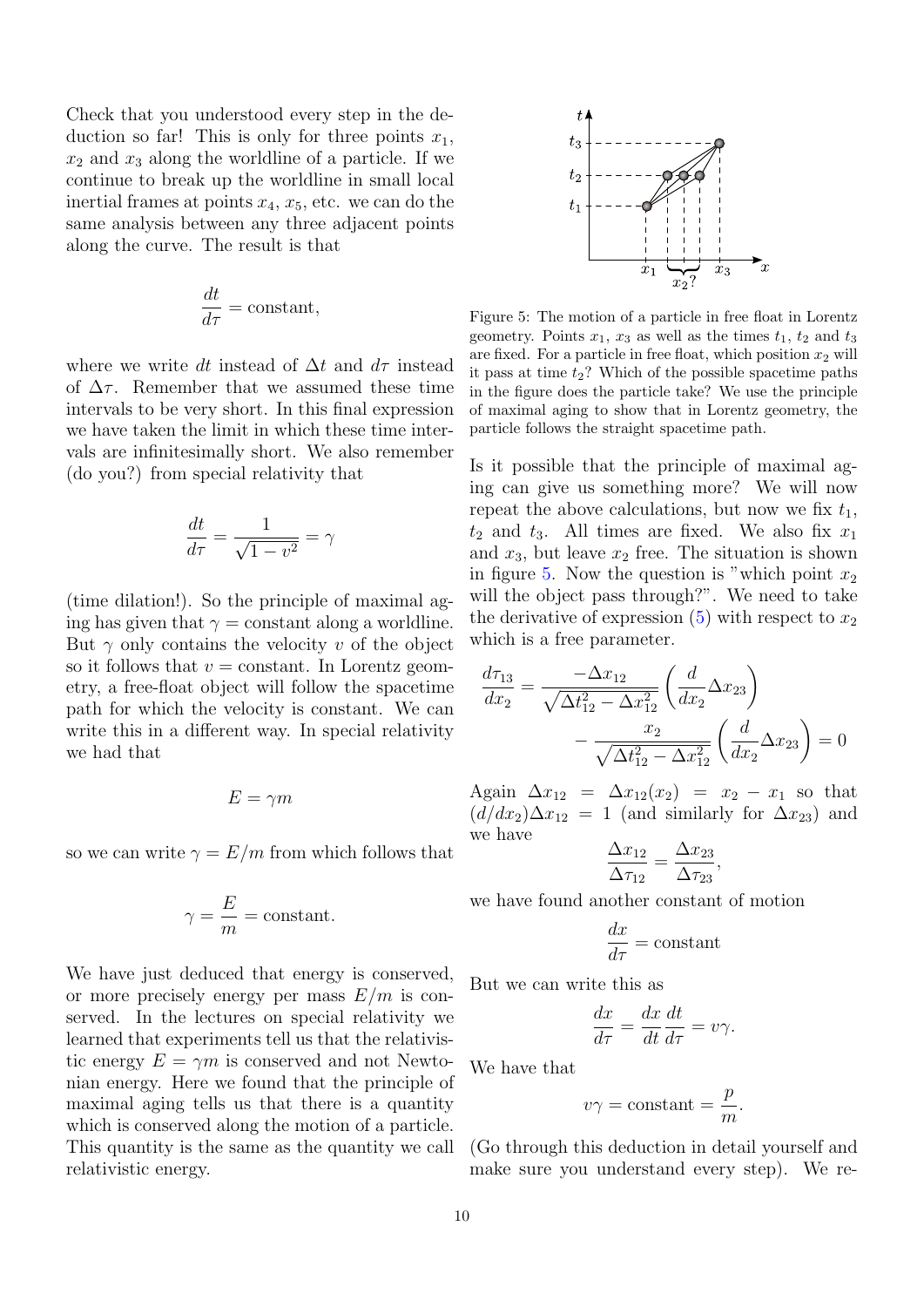member that  $p = m\gamma v$ , so the principle of maximal aging has given us the law of momentum conservation, or actually the law of conservation of momentum per mass  $p/m$ . We have seen that the principle of maximal aging seems to be more fundamental than the principles of energy and momentum conservation. It is sufficient to assume the principle of maximal aging. From that we can deduce the expressions for energy and momentum and also that these need to be conserved quantities.

## 5.2 Returning to general relativity: deducing and generalizing Newton's law of gravitation



<span id="page-10-0"></span>Figure 6: The motion of a particle in free float in Schwarzschild geometry. Points  $r_1$ ,  $r_2$ ,  $r_3$  as well as the times  $t_1$ and  $t_3$  are fixed. For a particle in free float, at what time  $t_2$  will it pass through  $r_2$ ? We assume that the distances  $r_2 - r_1$  and  $r_3 - r_2$  are so small that we can assume the radial distance to be  $r = r_A$  always in the former interval and  $r = r_B$  always in the latter interval.



<span id="page-10-2"></span>Figure 7: The motion of a particle in free float in Schwarzschild geometry. Which spacetime path will the particle take between points A and B?

Now, what about general relativity? We will see how the principle of maximal aging tells a particle to move in Schwarzschild spacetime. Look at figure [6.](#page-10-0) A particle travels from radius  $r_1$  at time  $t_1$  to radius  $r_3$  at point  $t_3$  passing through point  $r_2$  at time  $t_2$ . We fix  $r_1$ ,  $r_2$  and  $r_3$ . We also fix the start and end times  $t_1$  and  $t_3$ . We leave  $t_2$  free. We will find at which time  $t_2$  the particle passes through point  $r_2$ . Again we write the total proper time for the object from  $r_1$  to  $r_3$  as (using the Schwarzschild line element, equation [1,](#page-2-1) for  $\Delta \tau$ )

$$
\Delta \tau_{13} = \Delta \tau_{12} + \Delta \tau_{23}
$$
\n
$$
= \sqrt{\left(1 - \frac{2M}{r_A}\right) \Delta t_{12}^2 - \frac{\Delta r_{12}^2}{\left(1 - \frac{2M}{r_A}\right)}}
$$
\n
$$
+ \sqrt{\left(1 - \frac{2M}{r_B}\right) \Delta t_{23}^2 - \frac{\Delta r_{23}^2}{\left(1 - \frac{2M}{r_B}\right)}},
$$

where  $r_A$  is the radius halfway between  $r_1$  and  $r_2$ . We assume that  $r_{12}$  is so small that we can use the radius  $r_A$  for the full interval. In the same way,  $r_B$  is the radius halfway between  $r_2$  and  $r_3$ which we count as valid for the full interval  $\Delta r_{23}$ . Following the procedure above, we will now maximize the total proper time  $\Delta \tau_{13}$  with respect to the free parameter  $t_2$ . We get

$$
\frac{d}{dt_2}\Delta\tau_{13} = \frac{\left(1 - \frac{2M}{r_A}\right)\Delta t_{12}}{\Delta\tau_{12}} \left(\frac{d}{dt_2}\Delta t_{12}\right) + \frac{\left(1 - \frac{2M}{r_B}\right)\Delta t_{23}}{\Delta\tau_{23}} \left(\frac{d}{dt_2}\Delta t_{23}\right)
$$

As above,  $\Delta t_{12} = t_2 - t_1$  giving  $(d/dt_2)\Delta t_{12} = 1$ (and similarly for  $\Delta t_{23}$ ). Thus we have that

$$
\frac{\left(1-\frac{2M}{r_A}\right)\Delta t_{12}}{\Delta \tau_{12}} = \frac{\left(1-\frac{2M}{r_B}\right)\Delta t_{23}}{\Delta \tau_{23}}.
$$

We find that

<span id="page-10-1"></span>
$$
\left(1 - \frac{2M}{r}\right)\frac{dt}{d\tau} = \text{constant},\tag{6}
$$

where again we have taken the limit where  $t_{12}$ ,  $t_{23}$ ,  $\tau_{12}$  and  $\tau_{13}$  are so small that they can be expressed as infinitesimally small periods of time dt and  $d\tau$ . In the case with Lorentz geometry we used this constant of motion to find that the velocity had to be constant along the worldline of a freely floating particle. Now we want to investigate how this constant of motion tells us how a freely floating particle moves in Schwarzschild spacetime. First we need to find an expression for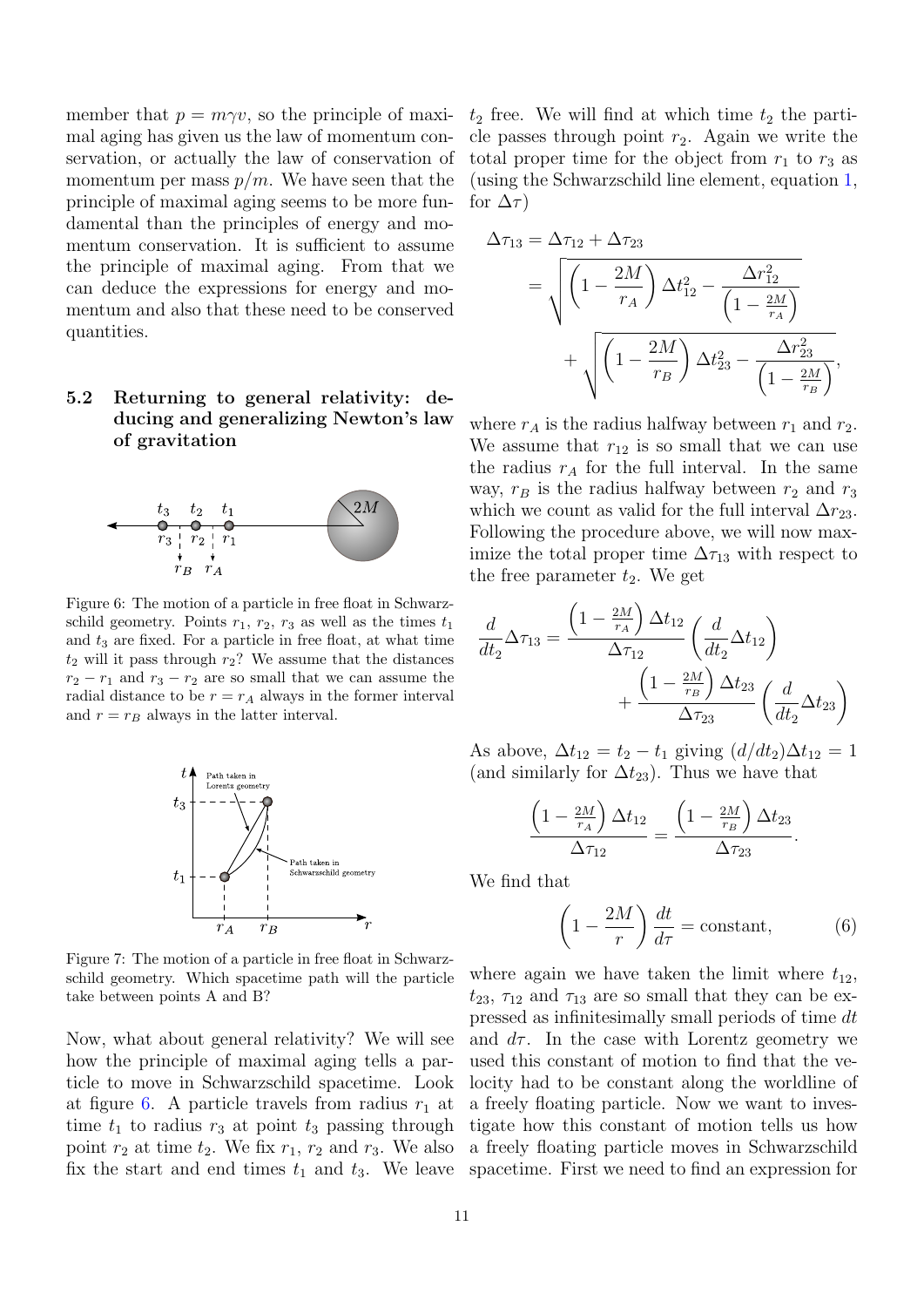$dt/d\tau$ . In special relativity we related this to the velocity of the particle using  $dt/d\tau = \gamma$ , but this was deduced using the line element of Lorentz geometry. Here we want to relate this to the local velocity that a shell observer at a given radius observes. The locally measured shell velocity as an object passes by a given shell is given by

$$
v_{\rm shell} = \frac{dr_{\rm shell}}{dt_{\rm shell}}
$$

We now use equation [3](#page-6-1) (the equation connecting far-away-time and shell time, remember?) to write the constant of motion (equation [6\)](#page-10-1) as

$$
\left(1 - \frac{2M}{r}\right) \frac{\left(1 - \frac{2M}{r}\right)^{-1/2} dt_{\text{shell}}}{d\tau}
$$

$$
= \left(1 - \frac{2M}{r}\right)^{1/2} \frac{dt_{\text{shell}}}{d\tau}
$$

$$
= \left(1 - \frac{2M}{r}\right)^{1/2} \gamma_{\text{shell}}
$$

$$
= \left(1 - \frac{2M}{r}\right)^{1/2} \frac{1}{\sqrt{1 - v_{\text{shell}}^2}} = \text{constant.}
$$

In the last transition we used the fact that the shell observer lives in a local inertial frame for a very short time. The shell observer makes the velocity measurement so fast that the gravitational acceleration could not be noticed and he could use special relativity assuming flat spacetime. So using his local time  $t_{shell}$ , the relation  $dt_{\text{shell}}/d\tau = \gamma_{\text{shell}}$  from special relativity is valid. We have thus found a constant of motion:

$$
\left(1 - \frac{2M}{r}\right)^{1/2} \frac{1}{\sqrt{1 - v_{\text{shell}}^2}} = \text{constant}.
$$

Consider a particle moving from radius  $r_A$  to a higher radius  $r_B$  (see figure [7\)](#page-10-2). This time, the distance between points A and B does not need to be small. As the object moves past shell  $r_A$ , the shell observers at this shell measure the local velocity  $v_A$ . As the object moves past shell  $r_B$ , the shell observers at this shell measure the local velocity  $v_B$ . Equating this constant of motion at the two positions A and B we find

$$
\left(1 - \frac{2M}{r_A}\right)^{1/2} \frac{1}{\sqrt{1 - v_A^2}} = \left(1 - \frac{2M}{r_B}\right)^{1/2} \frac{1}{\sqrt{1 - v_B^2}}.
$$

Squaring and reorganizing we find

$$
(1 - v_B^2) \left( 1 - \frac{2M}{r_A} \right) = (1 - v_A^2) \left( 1 - \frac{2M}{r_B} \right).
$$

We already see from this equation that if  $r_B > r_A$ then  $v_B < v_A$  (check!). Thus if the object is moving away from the central mass, the velocity is decreasing. If we have  $r_B < r_A$  we see that the opposite is true: If the object is moving towards the central mass, the velocity is increasing. So the principle of maximum aging applied in Schwarzschild geometry gives a very different result than in Lorentz geometry. In Lorentz geometry we found that the velocity of a freely floating particle is constant. In Schwarzschild spacetime we find that the freely floating particle accelerates towards the central mass: If it moved outward it slows down, if it moved inwards it accelerates. This is just what we normally consider the 'force of gravity'. We see that here we have not included any forces at all: We have just said that the central mass curves spacetime giving it Schwarzschild geometry. By applying the principle of maximal aging, that an object moving through spacetime takes the path with longest possible wristwatch time  $\tau$ , we found that the object needs to take a path in spacetime such that it accelerates towards the central mass. We see how geometry of spacetime gives rise to the 'force of gravity'. But in general relativity we do not need to introduce a force, we just need one simple principle: The principle of maximal aging.

We will now check if the acceleration we obtain for large radius  $r$  (that is, small gravitational effects) and low velocities  $v_{shell}$  is equal to the Newtonian expression. We now call the constant of motion  $K$  giving

$$
\left(1 - \frac{2M}{r}\right) \frac{1}{1 - v_{\text{shell}}^2} = K.
$$

Reorganizing this we have

<span id="page-11-0"></span>
$$
v_{\text{shell}} = \sqrt{1 - \frac{1}{K} \left(1 - \frac{2M}{r}\right)}\tag{7}
$$

We want to find the acceleration

$$
g_{\text{shell}} = \frac{dv_{\text{shell}}}{dt_{\text{shell}}}
$$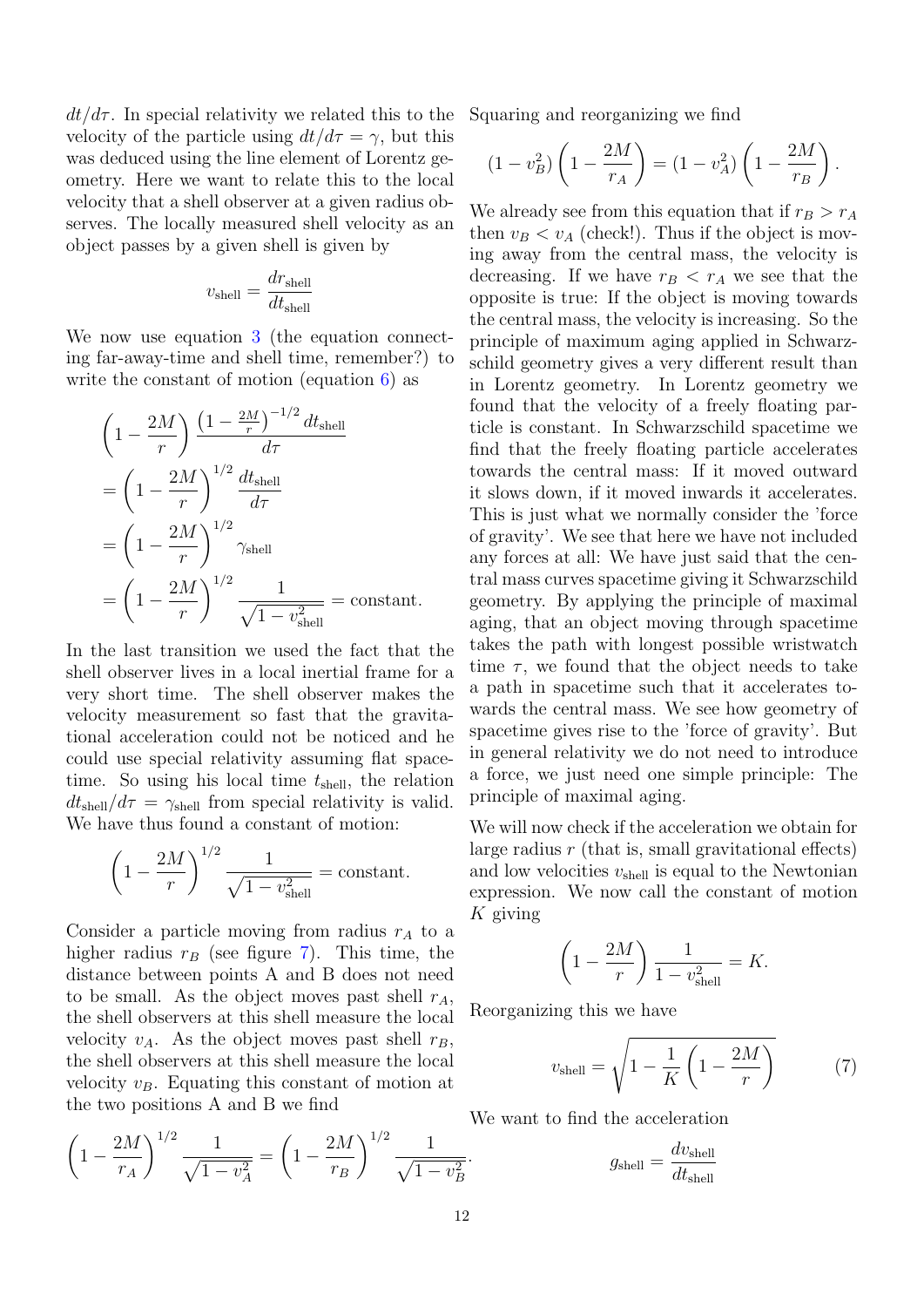that a shell observer measures. Taking the derivative of equation  $7$  (Since K is a constant we have  $dK/dt_{\text{shell}} = 0$ , we get (check!)

$$
\frac{dv_{\rm shell}}{dt_{\rm shell}} = \frac{1}{2v_{\rm shell}} \frac{2M}{K} \left( -\frac{1}{r^2} \right) \frac{dr}{dt_{\rm shell}}.
$$

Using equation [4](#page-7-1) and that  $v_{shell} = dr_{shell}/dt_{shell}$ we obtain

$$
g_{\rm shell} \propto \sqrt{\left(1-\frac{2M}{r}\right)} \frac{M}{r^2}
$$

Newton's law of gravitation is not valid close to the Schwarzschild horizon, so to take the Newtonian limit we need to consider this expressions for  $r \gg 2M$ . In this limit the expression reduces to

$$
g_{\rm shell} \propto \frac{M}{r^2},
$$

exactly the Newtonian expression for the gravitational acceleration  $(\frac{GM}{r^2})$ . We find that far away from the Schwarzschild radius, general relativity reduces to Newton's law of gravitation. We can now return to figure [7](#page-10-2) and look at the path marked Schwarzschild path. This is the spacetime path between A and B that a freely floating object needs to take in order to get the longest proper time  $\tau$ . Looking at the slope of this path, we see that the object changes velocity during its trip from A to B. This is in sharp contrast to the results from special relativity with Lorenzt geometry where the path which gives longest possible proper time is the straight line with constant velocity.

We will now return to our constant of motion

<span id="page-12-0"></span>
$$
\left(1 - \frac{2M}{r}\right)^{1/2} \frac{1}{\sqrt{1 - v_{\text{shell}}^2}} = \text{constant} \qquad (8)
$$

In special relativity we found that a constant of motion which we obtain in the same manner was just the energy per mass. We will now go to the Newtonian limit to see if the same is the case for Schwarzschild spacetime. We will use two Taylor expansions,

$$
\sqrt{1-x} \approx 1 - \frac{1}{2}x + \dots
$$

$$
\frac{1}{\sqrt{1-x^2}} \approx 1 + \frac{1}{2}x^2,
$$

both taken in the limit of  $x \ll 1$ . In the Newtonian limit we have that  $2M/r \ll 1$  and  $v \ll 1$ . Applying this to equation [\(8\)](#page-12-0) we have

$$
\left(1 - \frac{M}{r}\right)\left(1 + \frac{1}{2}v^2\right) \approx 1 + \frac{1}{2}v^2 - \frac{M}{r} = \text{constant}
$$

In the last expression we used that since both  $2M/r$  and v are very small, the product of these small quantities is even smaller than the remaining terms and could therefore be omitted. Compare this to the Newtonian expression for the energy of a particle in a gravitational field

$$
E = \frac{1}{2}mv^2 - \frac{Mm}{r}.
$$

We see again that the constant of motion was just energy per mass  $E/m$  where the expression now tells us how the gravitational potential looks like (have you noticed this: you have actually derived why the form of the Newtonian gravitational potential is the way it is). Note the additional term in the relativistic expression which is just the rest energy  $m$ . Again the principle of maximal aging has given us that energy is conserved and it has given us the relativistic expression for energy in a gravitational field. We will therefore redefine energy according to our findings such that energy is indeed a conserved quantity also at high velocities and in large gravitational fields.

Definition of relativistic energy in a gravitational field

$$
\frac{E}{m} = \left(1 - \frac{2M}{r}\right)\frac{dt}{d\tau} = \text{constant}.
$$

We also found that this expression for the energy equals the Newtonian expression for distances far from the Schwarzschild radius.

In the exercises you will use the principle of maximum aging to find that angular momentum per mass is conserved in Schwarzschild spacetime. As with energy, you will find that we need to define the angular momentum in Schwarzschild spacetime in order to get a conserved quantity: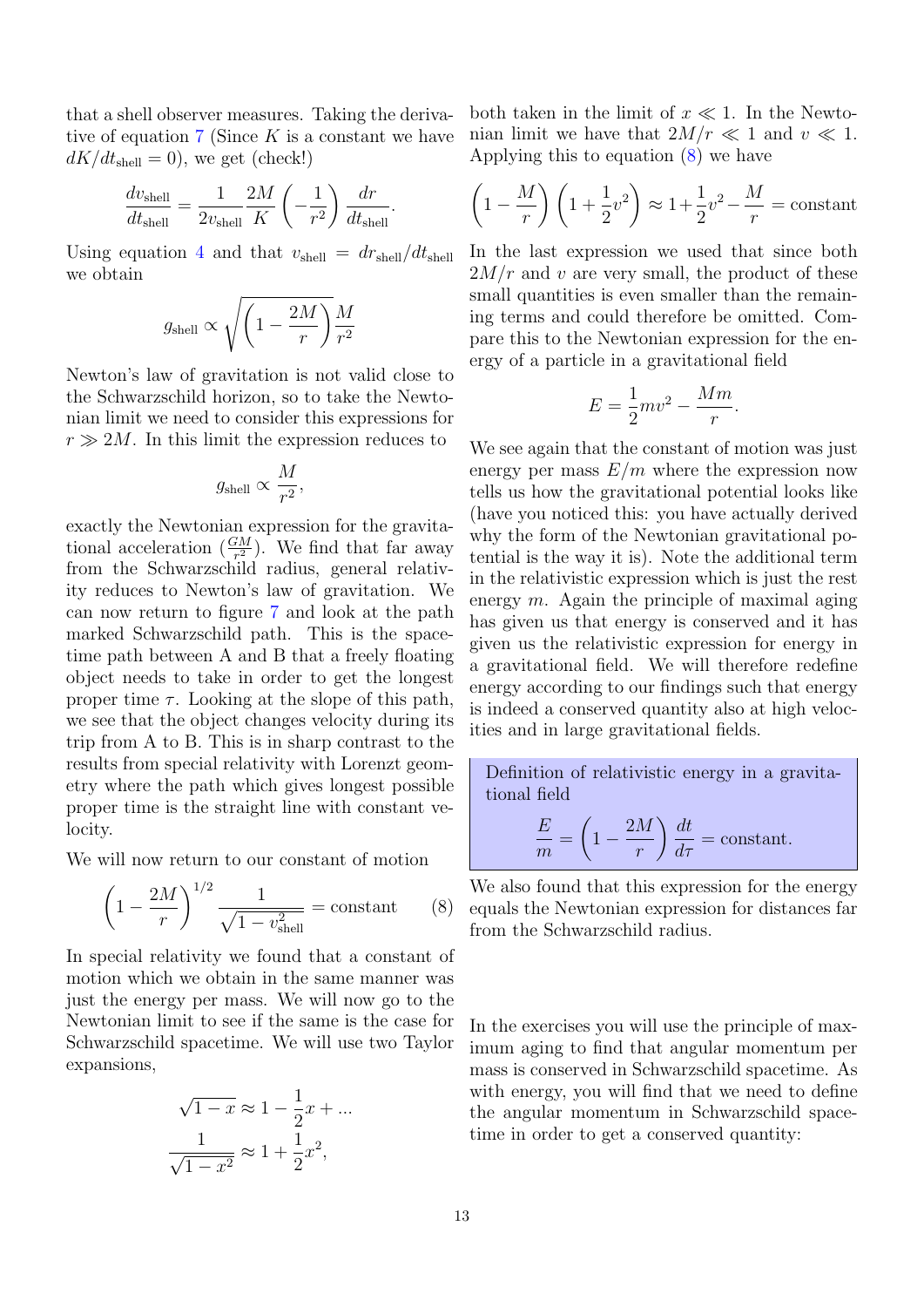Definition of angular momentum per mass in Schwarzschild spacetime

$$
\frac{L}{m} = r^2 \frac{d\phi}{d\tau} = \gamma_{\text{shell}} r v_{\phi} = \text{constant}.
$$

## <span id="page-13-1"></span>6 Freely falling

Armed with the expression for the conserved energy and angular momentum we will now start to look at motion around the black hole. First, we will leave an object at rest at a large distance from the central mass. We leave the object with velocity zero  $v = 0$  at a distance so large that we can let  $r \to \infty$ . The energy per mass of the particle is then only the rest energy of the particle,  $E = m$ .

$$
\frac{E}{m} = \left(1 - \frac{2M}{r}\right)\frac{dt}{d\tau} = 1
$$

In problem 2C[.4](#page-21-0) you will use this fact to show that the velocity of the object as it falls towards the central mass as seen by the far away observer is given by

$$
v = -\left(1 - \frac{2M}{r}\right)\sqrt{\frac{2M}{r}}.\tag{9}
$$

At large distance  $r \to \infty$  the velocity goes to zero as expected. What happens when the object approaches the black hole? For large distances the factor  $\sqrt{2M/r}$  is dominating. This factor increases with decreasing  $r$ , so the velocity increases just as expected. When we approach the Schwarzschild radius, the first factor  $\left(1-\frac{2M}{r}\right)$  $\frac{M}{r}\Big)$ starts dominating the behaviour of  $v$  as the last factor now goes to one. In this case, the velocity is decreasing when  $r$  is decreasing. At the horizon the velocity reaches exactly zero. What we see is plotted in figure [8.](#page-13-0) When the object starts falling the velocity increases until a point where it starts decreasing. At the horizon the object stops. This result was obtained using Schwarzschild coordinates. Thus, this is the result that the far-away observer sees. This means that if we let a spaceship fall into a black hole, we, as faraway observers, would see the spaceship stopping at the horizon and it would stay there for ever. Remember also that time is going slower closer to

the horizon,

$$
\Delta t_{\rm shell} = \sqrt{\left(1 - \frac{2M}{r}\right)} \Delta t
$$

At the horizon  $r \to 2M$ , we observe that time stops. Thus, looking at the spaceship we would observe the persons in the spaceship to freeze at the horizon. Everything stops. In the exercises you will show that light from a central mass is red shifted. Thus we will also see a strongly redshifted light from the spaceship. Using the expression from the exercises you will see that light arriving from the horizon is infinitely red shifted. Thus you will not see any light from the horizon. You will only see the spaceship just before it reaches the horizon and then only as radio waves with a large wavelength (see problem  $2C.1$ ).



<span id="page-13-0"></span>Figure 8: Schematic plot of the variation of velocity as a function of radial distance from the center for an object falling in from a huge distance.

What do the shell observers living at shells close to the horizon see? In problem 2C[.4](#page-21-0) you show that the velocity of the falling object as observed by the shell observer at distance  $r$  (at the moment when the object passes the shell) is given by

$$
v_{\rm shell} = -\sqrt{\frac{2M}{r}},
$$

We see that shell observers closer and closer to the horizon will always observe a larger and larger local velocity. The shell observers on the shell just above the horizon  $r = 2M$  sees that  $v_{\text{shell}} \rightarrow -1$ ,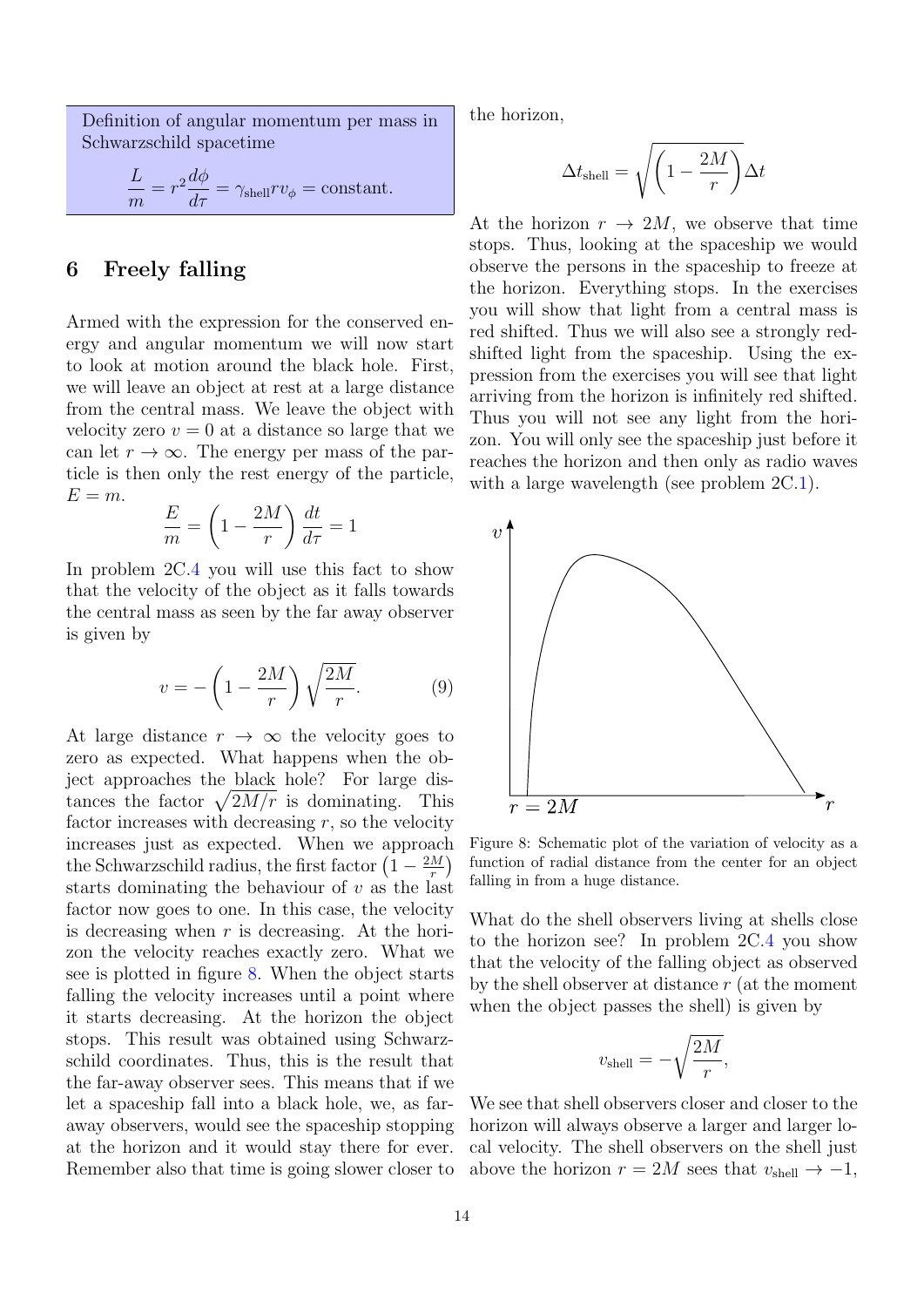that the velocity of the object approaches the speed of light as the spaceship approaches the horizon. We have seen a huge difference in results: The far-away observer sees that the object falls to rest at the horizon, the local observer close to the horizon sees the object approaching the speed of light. Already from special relativity we are used to the fact that observers in different frames measure different numbers, but this is a really extreme example. What do the freely falling observers in the spaceship see? For the freely falling observers nothing particular at all happens when they pass the horizon. The freely falling observers are always moving from one local inertial frame to the other, but nothing special happens at  $r = 2M$ .

What velocity do local observers measure beyond the horizon? Do they measure a velocity larger than the velocity of light? In a coming lecture we will look a little bit more at motion beyond the horizon, but here we will look briefly at the Schwarzschild line element to see if we get some hints.

$$
\Delta \tau^2 = \left(1 - \frac{2M}{r}\right) \Delta t^2 - \frac{\Delta r^2}{\left(1 - \frac{2M}{r}\right)}
$$

Exactly at the horizon, the line element is singular. This is not a physical singularity, but what we call a coordinate singularity. By changing coordinate system, this singularity will go away and one can calculate  $\Delta s$  at the horizon without problems. One may understand this easier by looking at the analogy with the sphere: If a function on the sphere contains the expression  $1/\theta$  (where  $\theta$  is the polar angle being zero at the north pole) it will become singular on the north pole. By changing the coordinate system by defining the north pole at some other point on the sphere, the point of the previuos north pole will not be singular. In this case the function in itself is not singular on the point of the previous north pole, it is the coordinate system which makes the expression singular at this point.

We will now take a look at this line element when  $r < 2M$ . In this case we can write it as

$$
\Delta \tau^2 = \frac{\Delta r^2}{\left|1 - \frac{2M}{r}\right|} - \left|1 - \frac{2M}{r}\right| \Delta t^2
$$

nates interchange their roles. This does not di-Earth with a period of 12 hours at an altitude of

rectly mean that space and time interchange their roles, but space does attain one feature which we normally associate with time: An inevitable forward motion. In the same way as we always move forward in time, an observer inside the horizon will always move forwards towards the center. No matter how strong engines you have, you cannot stop this motion: you cannot be at rest inside the horizon, always moving forwards towards destruction at the center exactly as we always move forward in time. A consequence of this is that no shell observers can exist inside the horizon. You cannot construct a shell at rest, everything will always be moving. Inside the horizon we cannot measure a local shell velocity, so even if the shell velocity approaches the speed of light at the horizon it does not necessarily mean that we will have a local velocity larger than speed of light inside the horizon. More about this later.

## <span id="page-14-1"></span>7 An example: GPS, Global Positioning System



<span id="page-14-0"></span>Figure 9: The GPS system.

Looking at the sign, the space and time coordi- fog. GPS is based on 24 satellites orbiting the We have seen that general relativity becomes important for large masses and for distances close to the Schwarzschild radius  $r \to 2M$ . The question now is when we need to take into account general relativistic effects. Clearly this depends on the accuracy required for a given calculation. We will now see one example where general relativity is important in everyday life. The Global Positioning System (GPS) is used by a large number of people, from hikers in the mountain trying to find their position on the map to airplanes navigating with GPS in order to land even in dense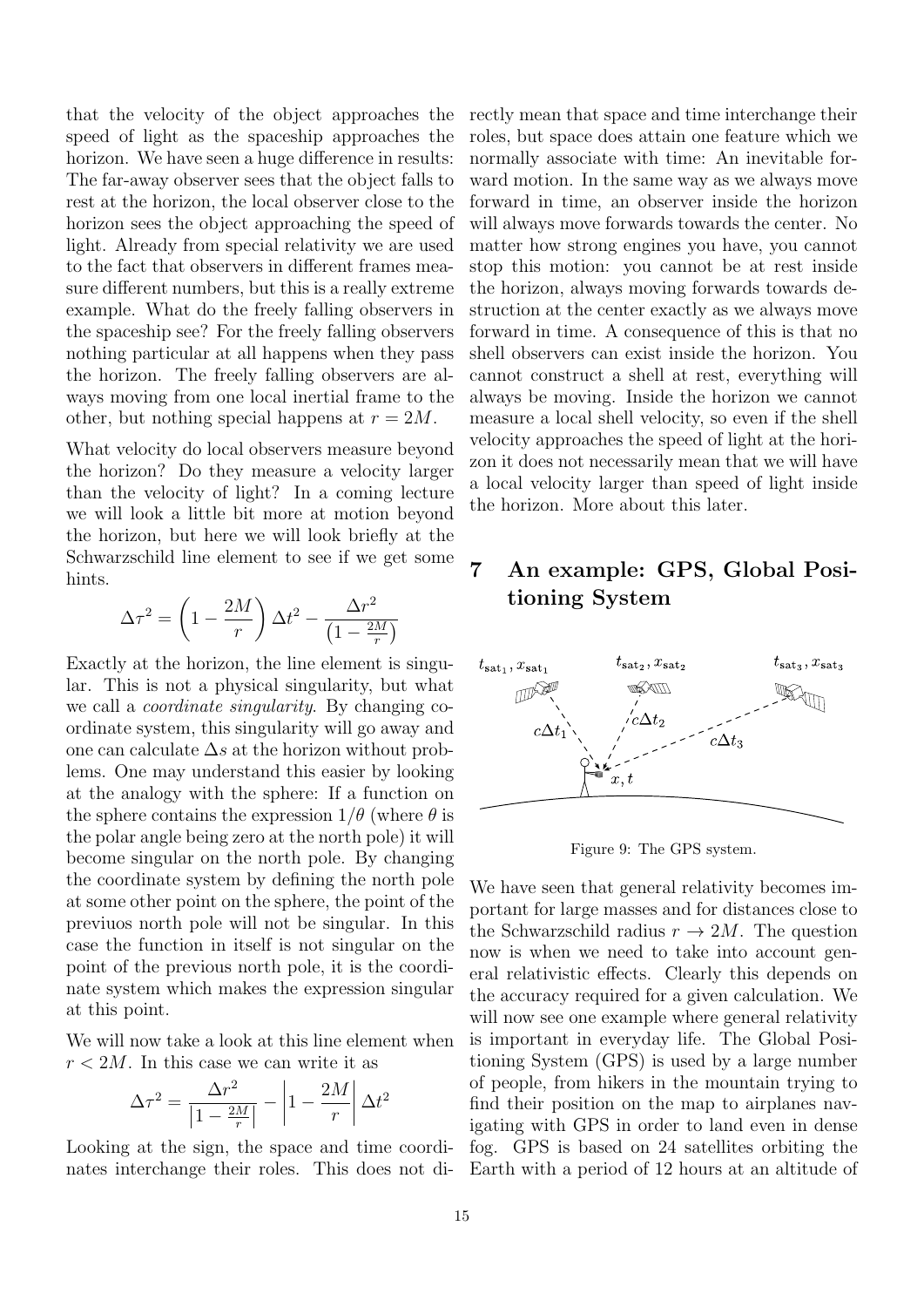about 20 000 kilometers. Each satellite sends a stream of signals, each signal containing information about their position  $\vec{x}_{\text{sat}}$  of the satellite at the time  $t_{\text{sat}}$  when the signal was sent. Your GPS receiver receives signals from three satellites (actually from four in order to increase the precision of the internal clock in your GPS receiver, but if your GPS receiver has an extremely accurate clock, only three satellites are strictly necessary: We will for simplicity use three satellites and assume that your GPS receiver contains an atomic clock in this illustration). The situation is illustrated in figure [9.](#page-14-0) Your GPS receiver contains a very accurate clock showing the time  $t$  when you receive the signal. This gives your GPS receiver three equations with the three coordinates of your position  $\vec{x}$  as the three unknowns,

$$
|\vec{x} - \vec{x}_{\text{sat1}}| = c(t - t_{\text{sat1}}) \equiv c\Delta t_1,
$$
  
\n
$$
|\vec{x} - \vec{x}_{\text{sat2}}| = c(t - t_{\text{sat2}}) \equiv c\Delta t_2,
$$
  
\n
$$
|\vec{x} - \vec{x}_{\text{sat3}}| = c(t - t_{\text{sat3}}) \equiv c\Delta t_3.
$$

The GPS receiver receives the time  $t_{\text{sat}}$  when a signal was emitted from the satellite. Knowing that the signal travels with light speed  $c$  and reading off the time of reception of the signal on the internal clock of the GPS receiver, the receiver can calculate the distance  $c\Delta t$  that the signal has traveled. This distance is equal to the difference between your position  $\vec{x}$  and the position  $\vec{x}_{\text{sat}}$  of the satellite when the signal was emitted. Solving the three equations above, the GPS receiver solves for your position  $\vec{x} = (x, y, z)$  normally expressed in terms of longitude, latitude and altitude. (Note that if a fourth equation were added using a signal from a fourth satellite, another unknown could be allowed: This is how the precision of your GPS clock is increased: your time  $t$  is solved from the four set of equations. Here we will assume that your GPS receiver has an atomic clock)

If we assume a simplified one dimensional case, i.e. that you only have a one dimensional position  $x$ , the solution would be

$$
x = c\Delta t \pm x_{\text{sat}}.
$$

We see that the precision of your calculated position x depends on the precision with which we can calculate the time difference  $\Delta t = t - t_{\text{sat}}$ . The signals move with velocity of 300 000 kilometers per second. If there is an inaccuracy of the order  $1 \mu s = 10^{-6}$  s, one microsecond, the inaccuracy in the calculated position would be of the order  $3 \times 10^8$  m/s  $\times 10^{-6}$  s = 300 m. An inaccuracy of one microsecond corresponds to an inaccuracy of 300 meters in the position calculated by GPS. In such a case GPS would be useless for many of its applications and more seriously, the airplane missing the tarmac with 300 meters would crash!

We know that due to special relativity, the clocks in the satellite and the clocks on Earth (in your GPS receiver) run at different paces because of the relative motions of the satellites with respect to you. We also know from general relativity that the clocks in the satellite run at a different pace than your clock because of difference in distance from the center of attraction (center of Earth). If the clocks in the satellites and the clocks in the GPS receivers were synchronized at the moment when the satellites were launched into orbit, the question is how long does it take until the relativistic effects make the Earth and satellite clocks showing so different times that GPS has become useless. Relativistic effects are usually small so one could expect that it would take maybe thousands of years. If this were the case, we wouldn't need to worry. But remember that we require a precision better than  $1 \mu s$  here. This could make relativistic effects important. Let's check.

We start by the gravitational effect. We consider two shells, shell 1 is the surface of the Earth situated at radial distance  $r_1 = 6000 \text{ km}$  (approximately, we are only looking for orders of magnitude here, not exact numbers). Shell 2 is the orbit of the satellites at radial distance  $r_2 = 6000 + 20000$  km. A time interval  $\Delta t_1$  on the surface of the Earth is related to a time interval  $\Delta t$  of the far-away observer by (see equation [3\)](#page-6-1)

$$
\Delta t_1 = \sqrt{\left(1 - \frac{2M}{r_1}\right)} \Delta t.
$$

Similarly, a time interval  $\Delta t_2$  measured on the satellite clock is related to the far-away time  $\Delta t$ by

$$
\Delta t_2 = \sqrt{\left(1 - \frac{2M}{r_2}\right)} \Delta t.
$$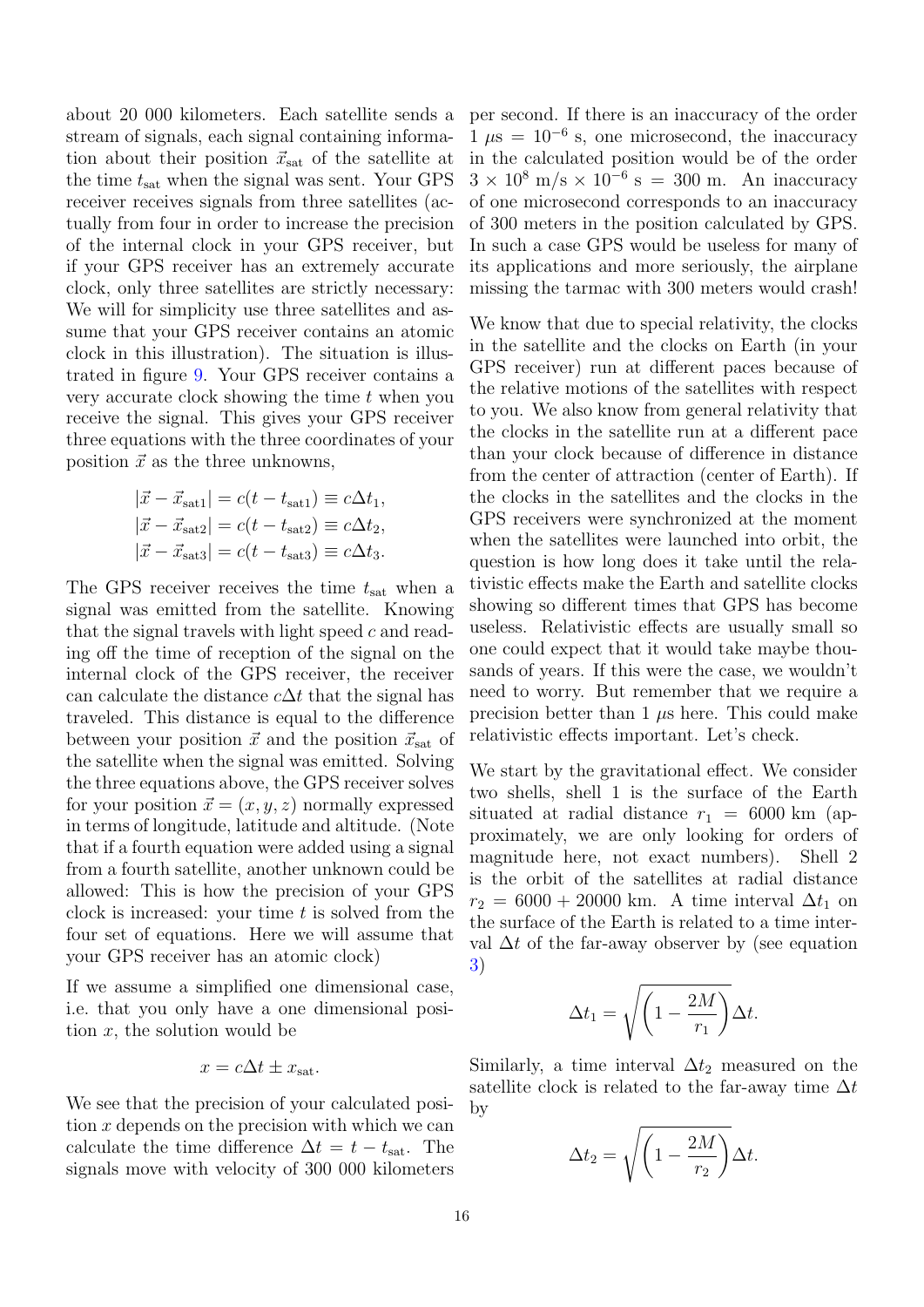You might wonder if these relations are correct even after a lagre time  $\Delta t$ . We know that it is true for infinitely small time differences. In order to check this relation for larger time intervals we need to integrate. Suppose we consider shell 1 and far away time. The long time  $\Delta T_1$  which has passed on shell 1 clocks after some time  $\Delta T$  on the far away observers clock may be written as:

$$
\Delta T_1 = \int_0^{\Delta T} \sqrt{\left(1 - \frac{2M}{r}\right)} dt
$$

$$
= \sqrt{\left(1 - \frac{2M}{r}\right)} \int_0^{\Delta T} dt = \sqrt{\left(1 - \frac{2M}{r}\right)} \Delta T
$$

Note that we could take the r-dependent square root outside the integral here since the shell observer has a fixed  $r$  with no time dependence. We are left with the same relation as above and hence the equation also holds for large times intervals.

Dividing these two equations on each other we find that

$$
\Delta t_1 = \sqrt{\frac{1 - \frac{2M}{r_1}}{1 - \frac{2M}{r_2}}}\Delta t_2.
$$

This is the difference in clock pace between the satellite and Earth clocks taking into account only gravitational effects. We will first check the order of magnitude of these terms. What is the mass of the Earth measured in meters? We have

$$
MEarth = 6 \times 1024 kg
$$
  
= 6 \times 10<sup>24</sup> \times (7.42 \times 10<sup>-28</sup> m) = 0.0044 m.

(in case you have forgotten: go back and check how to go from kg to meters). So the term  $2M/r$ is of the order  $10^{-8}$  for Earth, very much smaller than 1. Thus we can use Taylor expansions,

$$
\sqrt{1-x} \approx 1 - \frac{1}{2}x + \dots
$$

$$
1/\sqrt{1-x} \approx 1 + \frac{1}{2}x + \dots
$$

giving for  $x = 2M/r$ 

$$
\Delta t_1 = \Delta t_2 + \left(\frac{M}{r_2} - \frac{M}{r_1}\right) \Delta t_2,
$$

other) as these are much smaller than the terms of first order in x. We see that  $\Delta t_1 < \Delta t_2$  as expected: Observers far away from the central mass see that clocks close to the central mass run slower. Observers far away from Earth will observe that it takes longer than one second on their wristwatch  $(\Delta t_2)$  for the clocks on Earth  $(\Delta t_1)$  to move one second forward.

Inserting numbers for  $r_1$  and  $r_2$  we obtain

$$
\Delta t_1 \approx \Delta t_2 - 5 \times 10^{-10} \Delta t_2.
$$

We see that after about one day  $\Delta t_2 = 3600 \times$ 24 s, the satellite clocks are 43 microseconds ahead of the Earth clocks. This corresponds to uncertainties in position measurements of the order 20 kilometers. Thus, one day after launching the satellites, GPS would be useless unless relativistic effects are taken into account!

In order to be sure about this, we need to also look at special relativistic effects. Seen from Earth, satellite clocks (which send time signals read from their own clocks to Earth) go slower (since they are moving with respect to the observers on the surface of the Earth). We have

$$
\Delta t_1^{\rm SR} = \gamma \Delta t_2^{SR},
$$

where SR stands for special relativity. In this case  $\Delta t_1^{SR} > \Delta t_2^{SR}$  opposite of the general relativistic effect. We need to check whether this effect might be just large enough to cancel the general relativistic effect. From Kepler's 3rd law for the satellite we have (check that you can actually derive this),

$$
\left(\frac{2\pi r_2}{v_{\phi 2}}\right)^2 = \frac{4\pi^2 r_2^3}{GM_{\text{Earth},\text{kg}}}
$$

(using conventional units) we find that the orbital speed of the satellite is  $v_{\phi 2} = 1.3 \times 10^{-5}$  (dimensionless velocity). In addition an observer at the surface of the Earth moves with velocity (due to Earth's rotation)

$$
v = \frac{2\pi r_1}{24 \text{ h}} = 0.5 \text{ km/s}
$$

where we have skipped terms of second order velocity of the satellite relative to the observer in small quantities (two x multiplied with each on the ground is thus approximately<sup>[2](#page-16-0)</sup>  $v_{\phi} = v_{\phi 1} +$ or  $v_{\phi 1} = 1.5 \times 10^{-6}$  in dimensionless units. The

<span id="page-16-0"></span><sup>2</sup>We here assume that the velocity of the earth and the satellite point in opposite direction.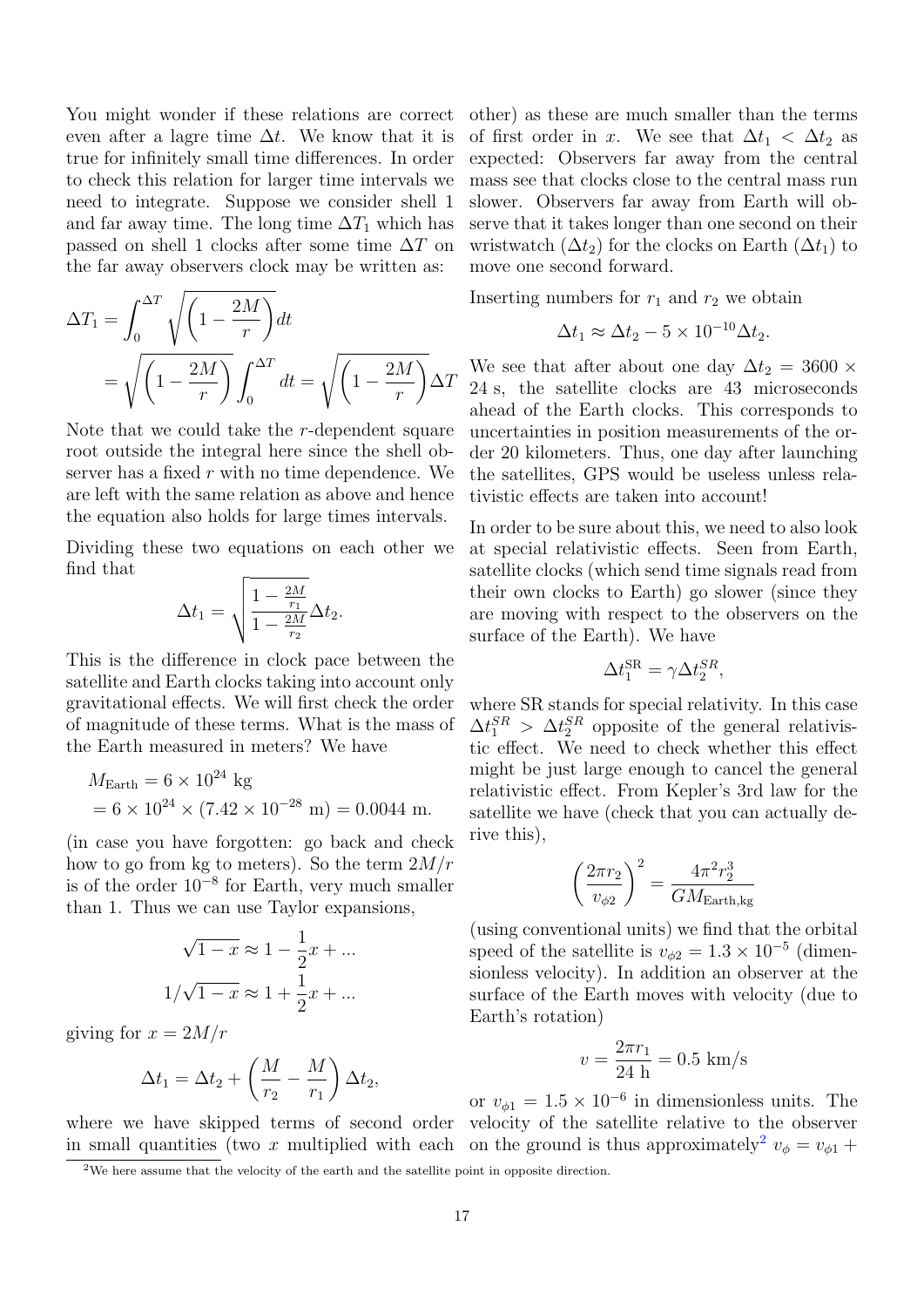$v_{\phi 2} \approx 1.5 \times 10^{-5}$  giving  $\gamma \approx 1 + 10^{-10}$ . In one day we find that the satellite clocks run about 10 microseconds slow (check that you agree), by far not enough to cancel the general relativistic effect. Both effects need to be taken into account in order to make GPS of any use at all, and in order to not make your airplane crash when landing in fog.

We have so far used approximate general and special relativistic expressions separately. Using the Schwarzschild line element we may take both effects into account simultaneously and obtain a more accurate expression. Writing first the line element (between two clock ticks) for the observer on the surface of the Earth, we have

$$
\Delta \tau^2 = \Delta t_1^2 = \left(1 - \frac{2M}{r_1}\right) \Delta t^2 - r_1^2 \Delta \phi_1^2,
$$

where  $\Delta r_1 = 0$  since the observer stays at the same radial distance. We can express this as

<span id="page-17-0"></span>
$$
\left(\frac{\Delta t_1}{\Delta t}\right)^2 = \left(1 - \frac{2M}{r_1}\right) - v_{\phi 1}^2,\tag{10}
$$

where  $v_{\phi 1}$  is the tangential velocity of the Earth observer,  $v_{\phi} = r d\phi/dt$  (did you get this transition?). Using the same arguments, we get the same expression for the satellite

<span id="page-17-1"></span>
$$
\left(\frac{\Delta t_2}{\Delta t}\right)^2 = \left(1 - \frac{2M}{r_2}\right) - v_{\phi 2}^2,\tag{11}
$$

where  $v_{\phi 2}$  is the tangential velocity of the satellite. Dividing these two expressions on each other, we have

$$
\left(\frac{\Delta t_1}{\Delta t_2}\right) = \sqrt{\frac{1 - \frac{2M}{r_1} - v_{\phi 1}^2}{1 - \frac{2M}{r_2} - v_{\phi 2}^2}}.
$$

(Note: if you did not understand why  $\Delta t$  in these two equations is the same and therefore cancel, please check the more thorough description below.) For low velocities and small  $2M/r$  this expression reduces to the approximate expressions above. Note that we have not been very careful when measuring the tangential velocities: We did not specify tangential velocity with respect to which time, Earth time, Satellite time or faraway time. In turns out that taking into account these differences gives corrections to the correction which are so small that they can be ignored. We also did not specify whether the radial distances we used for Earth and the satellite were in Schwarzschild coordinates r or in shell distances  $r_{shell}$ . Also these differences are so small that they can be ignored in this case.

## Some clarifications on how we arrived at the latter expression

It might not have been clear why the far-away time interval  $\Delta t$  in equation [10](#page-17-0) is the same as the time interval  $\Delta t$  in equation [11.](#page-17-1) In order to show this slightly more rigorously, we will do as one should always do when making calculations in relativity: defining events. We wanted to know how much time  $\Delta t_2$  the clock on the satellite had advanced after a time interval  $\Delta t_1$  on the clock of the Earth observer. Or put in a different manner: imagine the far-away observer using his telescope to observe the clock of the Earth observer and the clock of the satellite: when he sees that  $\Delta t_1$  has passed on the Earth clock, how much time  $\Delta t_2$ does he observe has passed on the satellite clock at this same moment?

The far-away observer defines an event A on the Earth clock and an event C on the satellite clock at the moment when he starts observing. Therefore, for the far-away observer, events A and C are simultaneous. Then after some time  $\Delta t$  has passed on the far-away observer's clock, he defines two other simultaneous events, B on the Earth observer and D on the satellite. During this time, both the Earth observer and the satellite have moved a short distance in  $\phi$  direction in their orbit, but keeping alwyas their r coordinate. The events are shown in Figure [10.](#page-18-0) The time difference that the far-away observer reads off the Earth clock between events A and B is  $\Delta t_1$  and the time difference which he reads off the satellite clock between C and D is  $\Delta t_2$ .

It should now be clear that during the time  $\Delta t$ on the far-away observer's clock, shell clocks on shell 1 advanced a time  $\Delta t_1$  and shell clocks on shell 2 advanced a time  $\Delta t_2$ . For this reason,  $\Delta t$ is the same in equation [10](#page-17-0) and equation [11.](#page-17-1)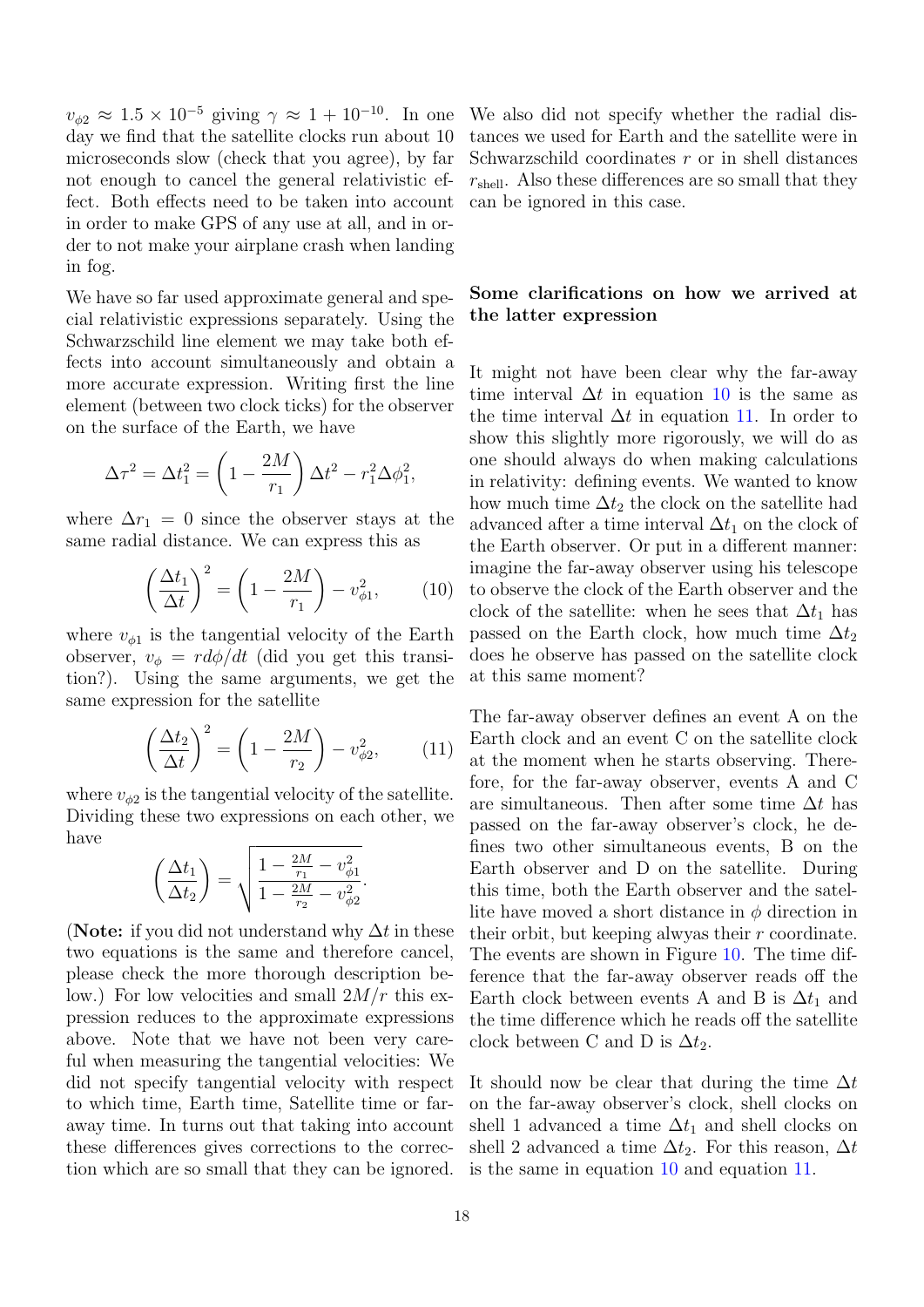

<span id="page-18-0"></span>Figure 10: Four events on two different shells. During events A and B a time  $\Delta t$  passes on the far-away observer's clock whereas a time  $\Delta t_1$  passes on the shell 1 clock which is present on events A and B. During the same time interval $\Delta t$  for the far-away observer, the shell 2 clock advances a time  $\Delta t_2$  from events C to D.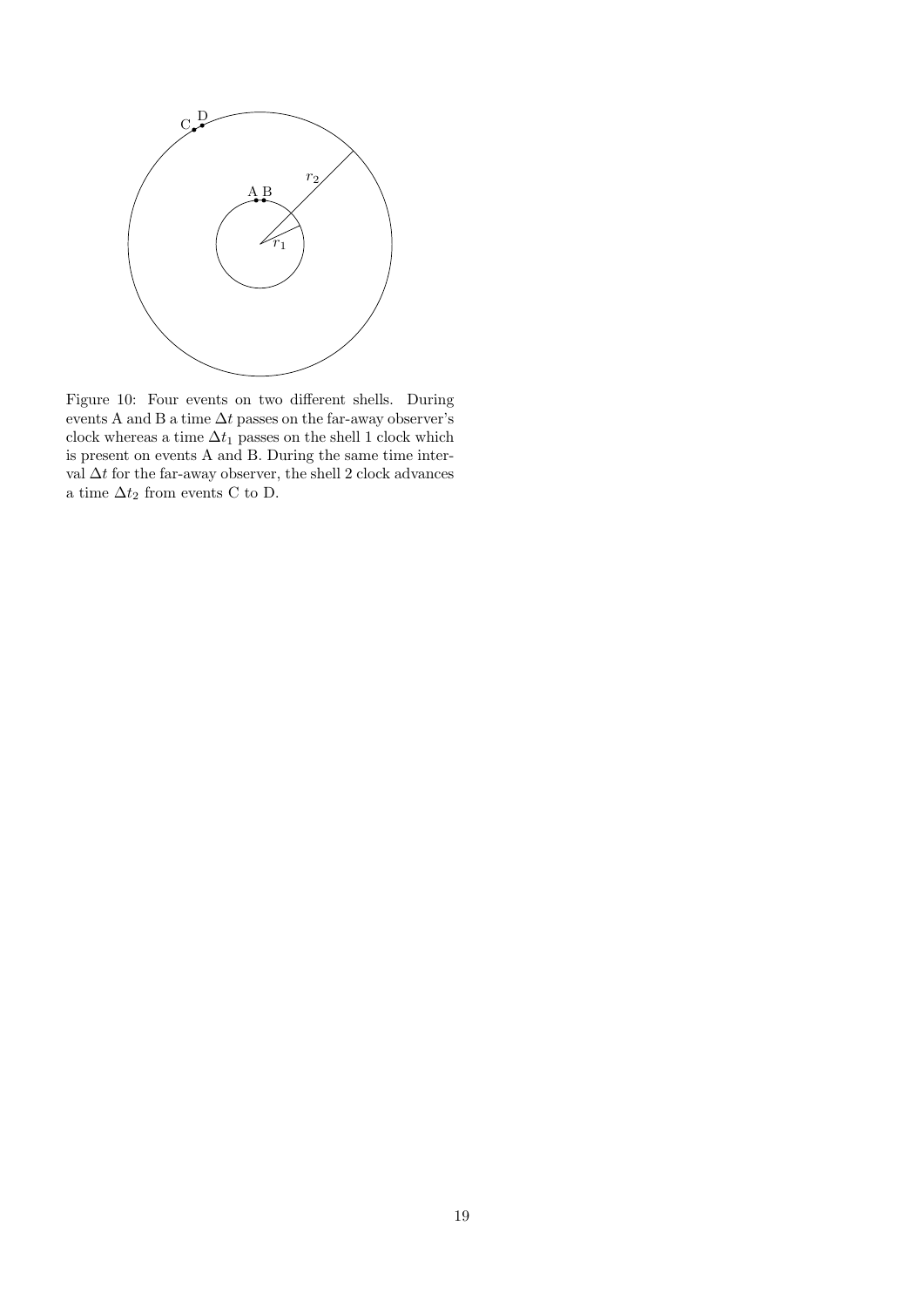## 8 Exercises

#### <span id="page-19-0"></span>Exercise 2C[.1](#page-19-0)

Relevant theory: sections [1](#page-1-0) - [4.](#page-5-0)

Imagine a shell observer at shell  $r$ , pointing a laser pen radially outwards from the central mass. The beam has wavelength  $\lambda_{\text{shell}}$ . Here we will try to find the wavelength  $\lambda$  observed by the far-away observer.

The frequency of the light emitted by the laser pen is  $\nu_{\text{shell}} = 1/\Delta t_{\text{shell}}$ . The frequency of the light received by the far-away observer is  $\nu = 1/\Delta t$ . Here  $\Delta t$ <sub>shell</sub> and  $\Delta t$  is the time interval between two peaks of electromagnetic waves.

1. Show that the difference in time interval measured by the two observers is given by

$$
\Delta t = \frac{\Delta t_{\text{shell}}}{\sqrt{\left(1 - \frac{2M}{r}\right)}}.
$$

Hints:

- Imagine that a clock situated at shell  $r$ ticks each time a peak of the electromagnetic wave passes.
- We have already derived this equation in this lectrure note. We are asking you to repeat the deduction for our special case.
- 2. Use this fact to show that the gravitational 'Doppler' formula, i.e. the formula which gives you the wavelength observed by the faraway observer for light emitted close to the central mass, is given by

$$
\frac{\Delta \lambda}{\lambda_{\rm shell}} = \frac{\lambda - \lambda_{\rm shell}}{\lambda_{\rm shell}} = \frac{1}{\sqrt{\left(1 - \frac{2M}{r}\right)}} - 1
$$

3. Show that for distances  $r \gg 2M$  this can be written as

$$
\frac{\Delta\lambda}{\lambda_{\text{shell}}} = \frac{M}{r}
$$

Hint: Do you see what order your Taylor expansion should be?

4. We will now study what wavelength of light an observer far away from the Sun will observe for the light with wavelength  $\lambda_{\text{max}} =$ 500 nm emitted from the solar surface.

- (a) Find the mass of the Sun in meters. Then find the ratio  $M/r$  for the surface of the Sun.(can you see now why we made the Doppler expansion for small  $M/r$ ?
- <span id="page-19-1"></span>(b) Find the redshift  $\Delta\lambda/\lambda_{\text{shell}}$  measured by a far-away observer. Does the apparent color of the Sun change due to the gravitational redshift?

For light coming from far away and entering the gravitational field of the Earth, an opposite effect is taking place. The light is blue shifted.

- (c) Find the ratio  $M/r$  for the surface of the Earth.
- <span id="page-19-2"></span>(d) Find the gravitational blue shift for light arriving at Earth. Does this change the apparent color of the Sun? Note 1: Did you notice that the two observers changed roles? Note 2: Is it nesses ary to use the answer from [4b](#page-19-1) in [4d?](#page-19-2)

A quasar is one of the most powerful sources of energy in the universe. The quasars are thought to be powered by a so-called accretion disc: Hot gas circling and falling into a black hole. The gas reaches velocities close to the speed of light as it approaches the horizon.

Assume that we observe an emission line at  $\lambda =$ 2150 nm in the radiation from a quasar. Assume also that we recognize this emission line to be a line which in the laboratory is measured to occur at  $\lambda = 600$  nm.

- 5. Find from which distance r (expressed in terms of the black hole mass  $M$ ) from the center the radiation is emerging. Give some arguments explaining why this observation supports the hypothesis of quasars having a black hole in the center. We assume that the Doppler effect due to the quasar's movement with respect to us has been subtracted.
- 6. Imagine you are a shell observer living at a shell at  $r = 2.01M$  very close to the horizon of a black hole of mass M. Can you use optical telescopes to observe the stars around you? Which part of the electromag-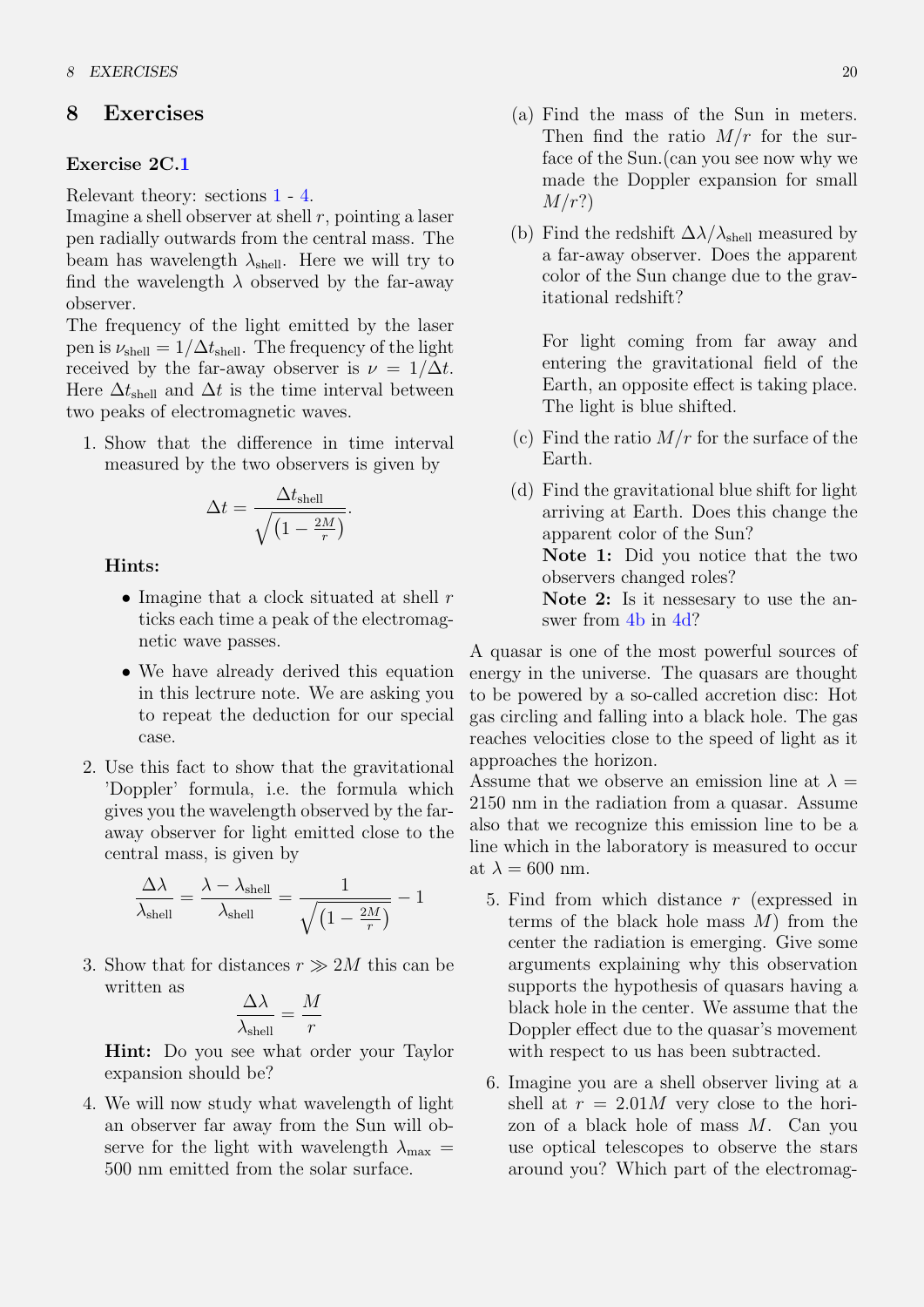netic spectrum does your telescope (or your eyes) need to detect?

#### <span id="page-20-0"></span>Exercise 2C[.2](#page-20-0)

Relevant theory: sections [1](#page-1-0) - [4.](#page-5-0)

Go to MCAst and load the xml corresponding to this exercise, you and your partner should agree on who does which frame. Both of you are situated at a fixed position around a black hole, one of you in a satellite next to a planet very close to the Schwarzschild radius, the other in a lonely space ship a little bit further away from the black hole. You are sending light signals to each other, telling the other when you wake up, when you have breakfast, lunch and dinner and when you brush your teeth and finally when you go to bed. Your task is to find out what time your colleague does this on her/his clock. On your own satellite position, a note appears every time when you are getting up, having breakfast etc.

In the upper left corner the clock time on your clock is shown. Also the mass of the black hole as well as the (Schwarzschild radial) distance from the center of the black hole for both observers are given. The observer far away from the black hole has a view to the black hole as well as to the planet. The observer close to the black hole is in orbit just above the surface of the planet and is looking outwards towards the other observer.

Assume that the clocks of both observers are synchronized when the videos begin. Assume further that both observers can be treated as shell observers. Our goal is to better understant how gravity affects time.

- 1. Calculate the mass of the black hole in meters
- 2. Write down the days, hours and minutes for each message you get from your colleague and convert all times to minutes. One of the observers will see these messages repeated many times (do you understand why?). It suffices to use the first sequence of messages.
- 3. Use the time for the far-away observer as a global clock and derive a relation between

time intervals measured on the two different shells.

Hint: something similar is done in the lecture notes (see GPS example).

- 4. Use the relation you found above to find the schedule of your colleague on her/his clock. Is your colleague an early riser?
- 5. Now meet your colleague from the other space ship and check her/his actual schedule. We accept errors of the order 20-30 minutes.

You should have found that time goes slower closer to the central mass. Thus, if you are far away from the central mass, you will observe that time passes slowly closer to the central mass. This also happens on Earth, as we shall see in exercise 2C[.8.](#page-24-0)

#### <span id="page-20-1"></span>Exercise 2C[.3](#page-20-1)

Relevant theory: section [5.](#page-7-2)

In this exercise we will use the principle of maximal aging to deduce the law of conservation of angular momentum in general relativity. In the text you have seen three examples of this kind of derivation and we will follow exactly the same procedure here. Before embarking on this exercise, please read the examples in the text care- $fully<sup>3</sup>$  $fully<sup>3</sup>$  $fully<sup>3</sup>$ .



<span id="page-20-3"></span>Figure 11: A sketch of problem 2C.3

Use figure [11](#page-20-3) in this exercise: We will study the motion of an object which passes through the three points  $(r_1, \phi_1)$ ,  $(r_2, \phi_2)$  and  $(r_3, \phi_3)$  at times  $t_1$ ,  $t_2$  and  $t_3$ . We fix  $t_1$ ,  $t_2$ ,  $t_3$ ,  $r_1$ ,  $r_2$  and  $r_3$  as well as  $\phi_1$  and  $\phi_3$ . The free parameter here is  $\phi_2$ . We assume that between  $(r_1, \phi_1)$  and  $(r_2, \phi_2)$  the radius is  $r = r_A$  (we assume the distance between these two points to be so small that  $r$  is constant) and between  $(r_2, \phi_2)$  and  $(r_3, \phi_3)$  we have  $r = r_B$ (see again figure [11\)](#page-20-3).

<span id="page-20-2"></span> ${}^{3}$ In this exercise we actually need to take the derivative with respect to all space (x,y and z), but we have already found that if we only have radial movement, we find the expression for energy per mass. We are therefore only interested in the angular derivative.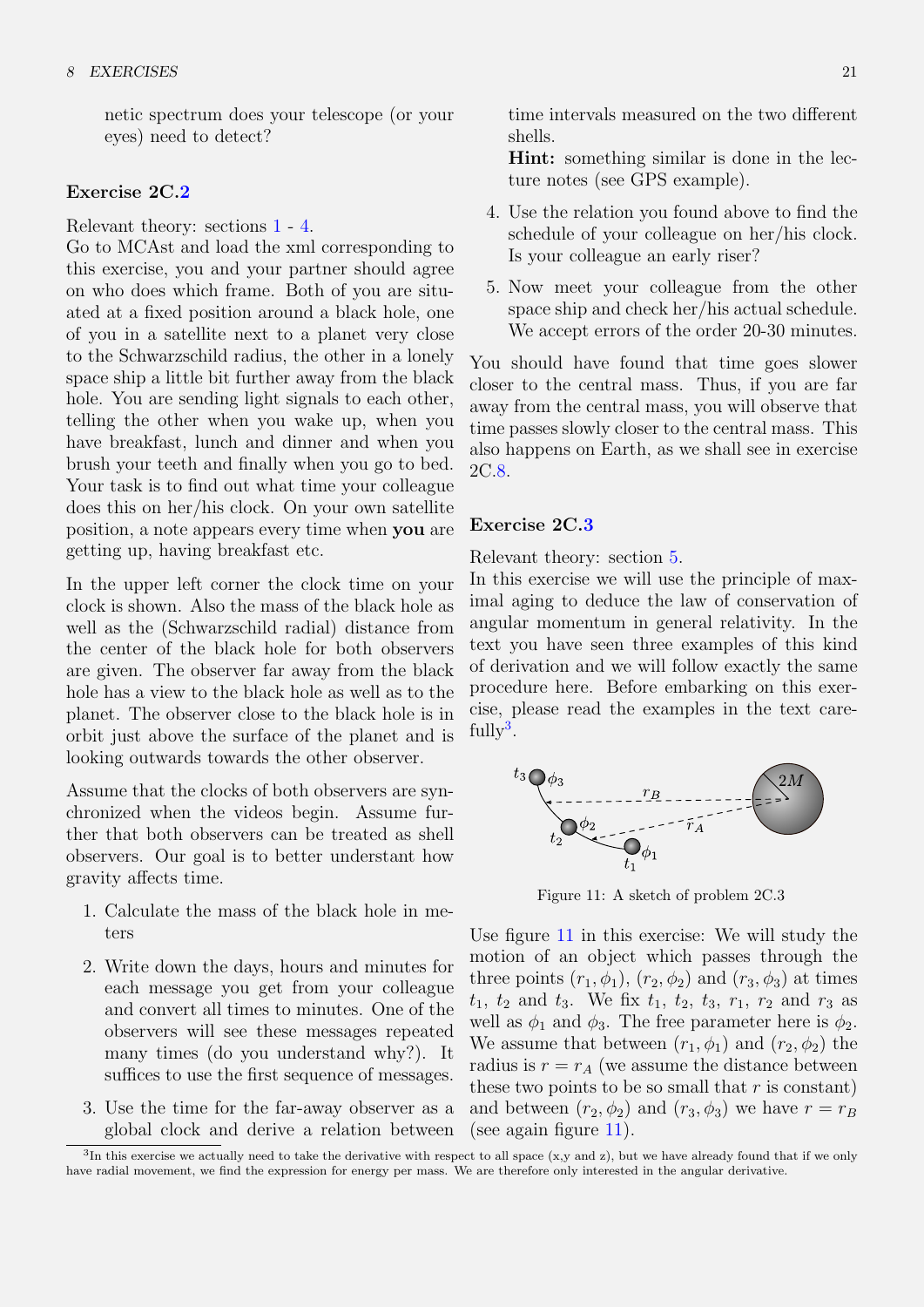1. Use the Schwarzschild line element to show that the proper time interval from  $t_1$  to  $t_3$ can be written as

$$
\Delta \tau_{13} = \tau_3 - \tau_1 = \Delta \tau_{12} + \Delta \tau_{23} =
$$
\n
$$
\sqrt{\left(1 - \frac{2M}{r_A}\right) \Delta t_{12}^2 - \frac{\Delta r_{12}^2}{1 - \frac{2M}{r_A}} - r_A^2 \Delta \phi_{12}^2}
$$
\n
$$
+ \sqrt{\left(1 - \frac{2M}{r_B}\right) \Delta t_{23}^2 - \frac{\Delta r_{23}^2}{1 - \frac{2M}{r_B}} - r_B^2 \Delta \phi_{23}^2}
$$

2. Use the principle of maximal aging to show that

$$
\frac{r_A^2 \Delta \phi_{12}}{\Delta \tau_{12}} = \frac{r_B^2 \Delta \phi_{23}}{\Delta \tau_{23}},
$$

and use this to argue that

$$
r^2\frac{d\phi}{d\tau}
$$

is a conserved quantity.

3. Show that his quantity can be written as

$$
\gamma_{\rm shell} rv_{\phi,\rm shell}
$$

using shell observer speed and tangensial velocity  $v_{\phi,\text{shell}}$ .

4. Show that this is equivalent to classical spin per mass,  $L/m$ , in the limit where velocities are small.

#### <span id="page-21-0"></span>Exercise 2C[.4](#page-21-0)

Relevant theory: section [6.](#page-13-1)

In this exercise we want to find an expression for the velocity of an object, falling into a black hole. We will do this for a spesial case. We leave an object with velocity  $v = 0$  at a distance so large that we can let  $r \to \infty$ . The energy per mass of the particle is then only the rest energy of the particle,  $E = m$ .

- 1. Use the relativistic conservation law for energy and the information above to find a relation between the time intervals dt and  $d\tau$ .
- 2. Use the the relation you found above together with a well-known relation between proper time and the space time interval ds

(as well as an appropriate expression for this interval) to show that

$$
\left(\frac{dr}{dt}\right)^2 = \left(1 - \frac{2M}{r}\right)^2 \frac{2M}{r}.
$$

3. Show that the velocity of the falling object as a function of the distance  $r$  from the central mass is given by

$$
v = -\left(1 - \frac{2M}{r}\right)\sqrt{\frac{2M}{r}}.
$$

4. Use the transformation equations for time and radial distance between the far-away observer and shell observer to show that the velocity of the falling object, as observed by the shell observer at distance  $r$  (at the moment when the object passes the shell), is given by

$$
v_{\rm shell} = \frac{dr_{\rm shell}}{dt_{\rm shell}} = -\sqrt{\frac{2M}{r}}
$$

5. Now go back and read section [6](#page-13-1) again where the results from this exercise is used and interpreted.

#### <span id="page-21-1"></span>Exercise 2C[.5](#page-21-1)

Relevant theory: sections [1](#page-1-0) - [6.](#page-13-1)

Go to MCAst and load the xml corresponding to this exercise, you and your partner should agree on who does which frame. In the planet frame you are positioned in a satellite close to a planet which orbits a black hole at a distance of 1AU. The satellite is not moving with respect to the planet. Another space ship is falling freely radially inwards towards the black hole having a velocity  $v$  at the moment when it is passing you. It is emitting blue light signals (seen from the falling space ship frame) with a fixed time interval (in the falling space ship frame) between each signal.

In the other frame, the falling frame, you are positioned in the falling space ship, looking at your friend positioned close to the planet who is sending red light signals (seen from the planet frame) with a fixed time interval (in the planet frame) between each signal.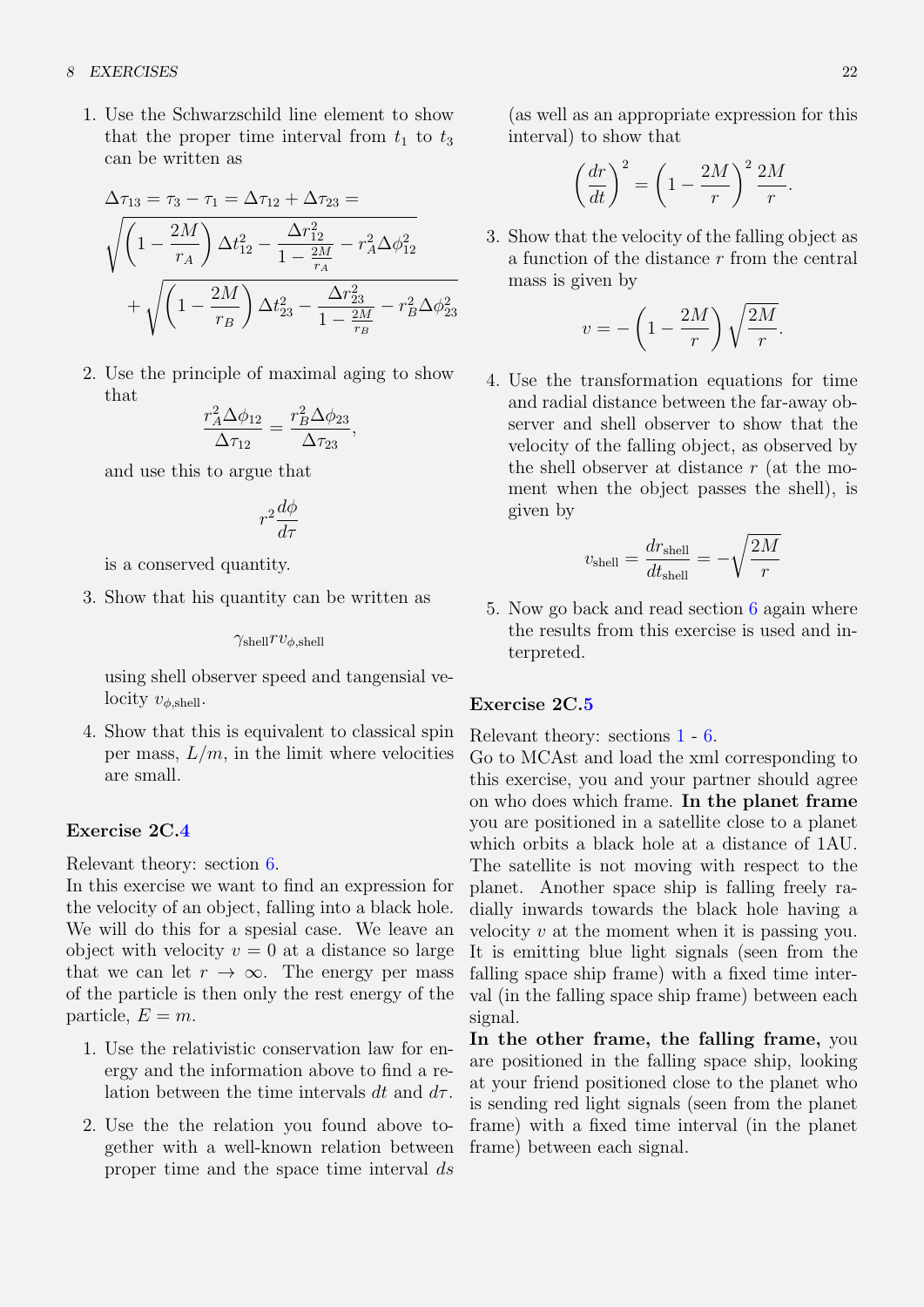The mass of the black hole, the locally observed shell speed of the falling space ship at 1 AU from the black hole as well as the time interval between each signal in the frame which emits the signal is given in the upper left corner.

Important: As in most other xml-videos in this course, the light travel time from the objects to the camera is not considered, meaning that you see all events instantaneously. This would correspond to an infinite light speed for light travelling from the objects/events to the camera. This effect is more visibile than in most other videos. In part 2E you will learn how light speed is changed in a gravitational field and in exercise 2E.2 you will continue this exercise taking into account the real light speed.

- 1. Characterize each of the two observers as either far away observer, shell observer or freely falling observer.
- 2. Use the general expression for  $E/m$  as well as some known transformation relations between far-away and shell quantities to show that the energy of the falling space ship can be written as

$$
\frac{E}{m} = \sqrt{1 - \frac{2M}{r}} \frac{dt_{\text{shell}}}{d\tau}
$$

and find physical interpretations of the quantities r,  $dt_{\text{shell}}$  and  $d\tau$ 

3. Show that for a shell observer at position  $r$ the above expression becomes

$$
\frac{E}{m} = \sqrt{1-\frac{2M}{r}}\gamma_{\rm shell}
$$

where  $\gamma_{\text{shell}}$  containing  $v_{\text{shell}}$  corresponds to the locally osberved shell velocity at a distance r from the black hole. Remember that you may use a local intertial frame, and thereby special relativity, during a short moment when the space ship passes the shell observer.

- 4. Calculate a number for the energy per mass  $E/m$  of the falling space ship.
- 5. Combine the Schwarzschild line element with the expression for energy to show that the relation between a time interval  $\Delta \tau$  in the

falling space ship and a time interval  $\Delta t$  on the far-away-clock, can be written as

$$
\Delta \tau = \frac{1 - \frac{2M}{r}}{E/m} \Delta t
$$

6. Use the relation between far-away-time and shell time to find a relation between a time interval in the falling space ship,  $\Delta \tau$ , and a time interval in the planet frame,  $\Delta t_{\text{shell}}$ .

We will now assume that the time interval between emitted signals are short, so short that we can approximate the distance  $r$  between the space ship and the black hole as constant during this time interval. We will in the following use our expression above to find the (assumed constant) distance r between the space ship and the centre of the black hole during the time between two emitted signals. Remember that in both frames, the light signals are emitted with a constant known time interval between each signal in the frame of reference of the emitter.

- 7. No matter which frame is yours, you should now use the light signal you receive from the other observer to find the distance  $r$  from the black hole to the falling space ship in the time period between the two first signals, as well as between the two last signals received. Give the answer in units of AU and in units of Schwarzschild radii. Use both numbers to judge whether your answer may be reasonable or not (give arguments).
- 8. Before you meet to compare videos, can you imagine how this looks from the other observer? How do you think the other observers sees your light signals? Focus in particular on the frequency and color of the signals. Use the equations that you already found to argue. Now meet to compare.
- 9. After meeting, you should discuss the result seen from the space ship frame: the time interval between each received light interval seems to grow shorter and shorter as you approach the horizon. Play the frame 2 video at very slow speed during the last light signals. Could this really be? What will happen as you hit the horizon? Is the video correct? If not, what is wrong?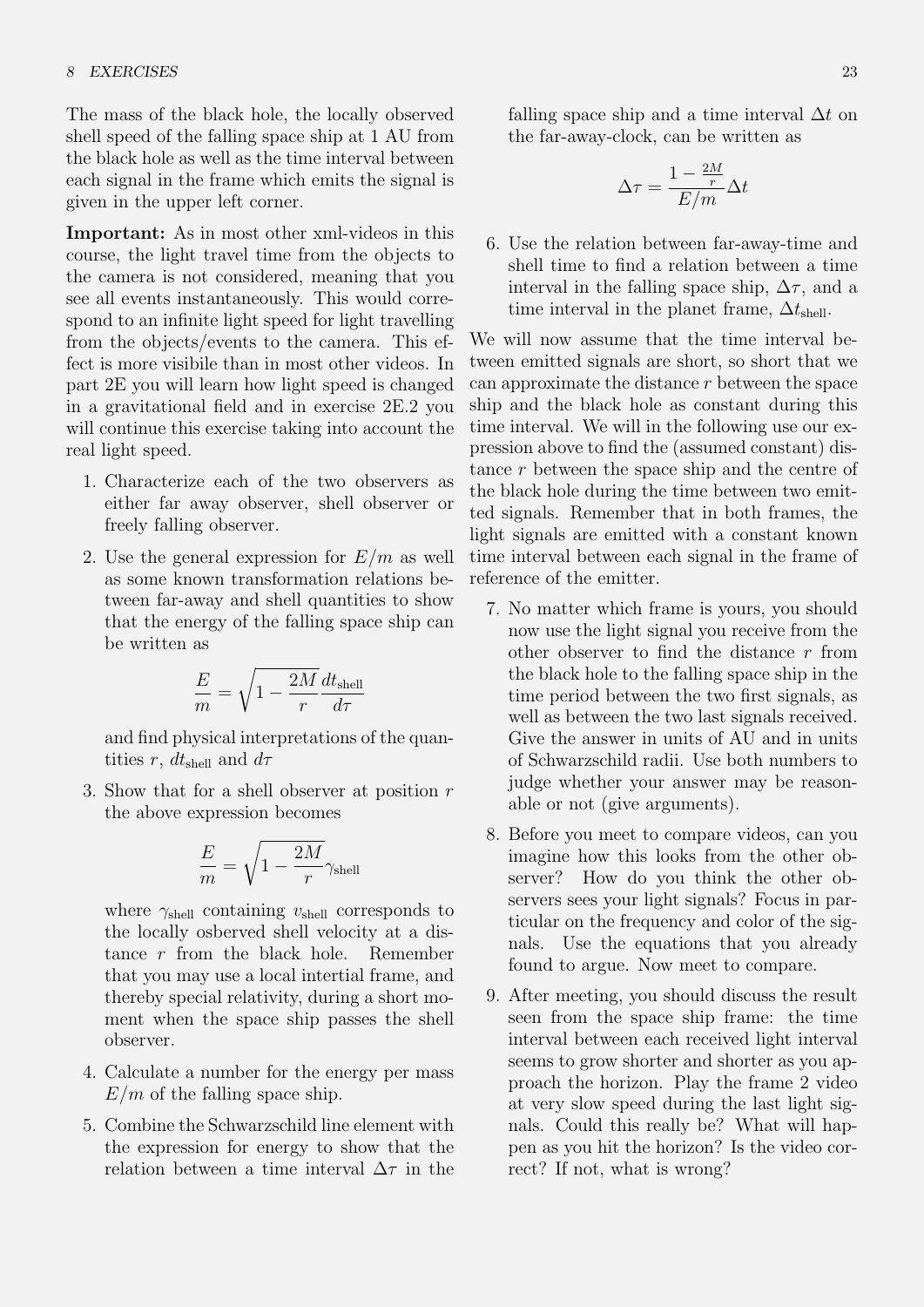#### <span id="page-23-0"></span>Exercise 2C[.6](#page-23-0)

Relevant theory: sections [1](#page-1-0) - [6.](#page-13-1)

In figure [12](#page-23-1) we show a spaceship at position  $(r, \phi, t)$  in Schwarzschild coordinates around a black hole of mass  $M$ . The spaceship has used all its fuel and can therefore not use its engine, it is falling freely. We will now study the motion of the spaceship step by step. We will ask the question, what is the new position  $(r, \phi, t)$  in Schwarzschild coordinates of the spaceship after a time interval  $\Delta \tau$  has passed on the wrist watches of the astronauts? By increasing  $\Delta \tau$  and thereby the other coordinates step by step, we will be able to follow the motion  $(r, \phi)$  of the spaceship.



<span id="page-23-1"></span>Figure 12: The spaceship is out of fuel. The engines stop. What will be the next movement in r and  $\phi$  direction?

1. We will start by finding an expression for the increase in far-away time  $\Delta t$  when the time on the astronauts wrist watch increases by  $\Delta \tau$ . Show that

$$
\Delta t = \frac{E/m}{\left(1 - \frac{2M}{r}\right)} \Delta \tau.
$$

where  $E/m$  is energy per mass of the space ship.

2. Show that after a proper time interval  $\Delta \tau$ , the space ship has moved an angle

$$
\Delta \phi = \frac{L/m}{r^2} \Delta \tau.
$$

where  $L/m$  is the total angular momentum per mass of the space ship.

We have already obtained the displacements  $\Delta\phi$  and  $\Delta t$  per proper time interval  $\Delta\tau$ . Now we need to find the radial displacement ∆r.

3. Using the two previous expressions, the relation between proper time and space time interval as well as an appropriate expression for  $\Delta s$ , show that

$$
\Delta r =
$$

$$
\pm \sqrt{\left(\frac{E}{m}\right)^2 - \left[1 + \left(\frac{L/m}{r}\right)^2\right] \left(1 - \frac{2M}{r}\right)} \Delta \tau.
$$

#### <span id="page-23-2"></span>Exercise 2C[.7](#page-23-2)

Relevant theory: section [7.](#page-14-1)

Assume that the crew on an airplane works on average 8 hours per day 365 days a year for 50 years. Assume that all this time, they are at a height of  $\Delta r = 10$  km above the ground (assume the radius of the Earth to be  $r = 6000 \text{ km}$  moving at a velocity of  $v_{\text{Airplane}} = 1000 \text{ km/h}$  with respect to the center of the Earth. We will here ignore the effect of acceleration during take-off and landing.

1. Show that proper time intervals  $\Delta \tau$  for the crew at work can be written in terms of time intervals  $\Delta t_{\text{Earth}}$  measured on Earth clocks as

$$
\frac{\Delta \tau}{\Delta t_{\text{Earth}}} = \sqrt{\frac{1 - \frac{2M}{r + \Delta r} - v_{\text{Airplane}}^2}{1 - \frac{2M}{r} - v_{\text{Earth}}^2}},
$$

where  $v_{\text{Earth}}$  is the velocity of a person on the Earth with respect to the center of the Earth.

This expression may give numerical problems when using very small numbers. For this reason we will try a Taylor expansion.

- 2. Calculate  $M/r$  as well as the velocity  $v_{\text{Airplane}}$ and  $v_{\text{Earth}}$  (use Earth's rotation period) in dimensionless units. Are these so small that we can Taylor expand the expression above in terms of  $2M/r$ ,  $v_{\text{Airplane}}$  and  $v_{\text{Earth}}$ ?
- 3. Show that the Taylor expansion of this expression, assuming that these three quantities are small, can be written as

$$
\frac{\Delta \tau}{\Delta t_{\text{Earth}}} \approx 1 + \frac{1}{2} (v_{\text{Earth}}^2 - v_{\text{Airplane}}^2) + M \left( \frac{1}{r} - \frac{1}{r + \Delta r} \right).
$$

Hint: Taylor expand first in

$$
x = -(\frac{2M}{r + \Delta r} + v_{\text{Airplane}}^2),
$$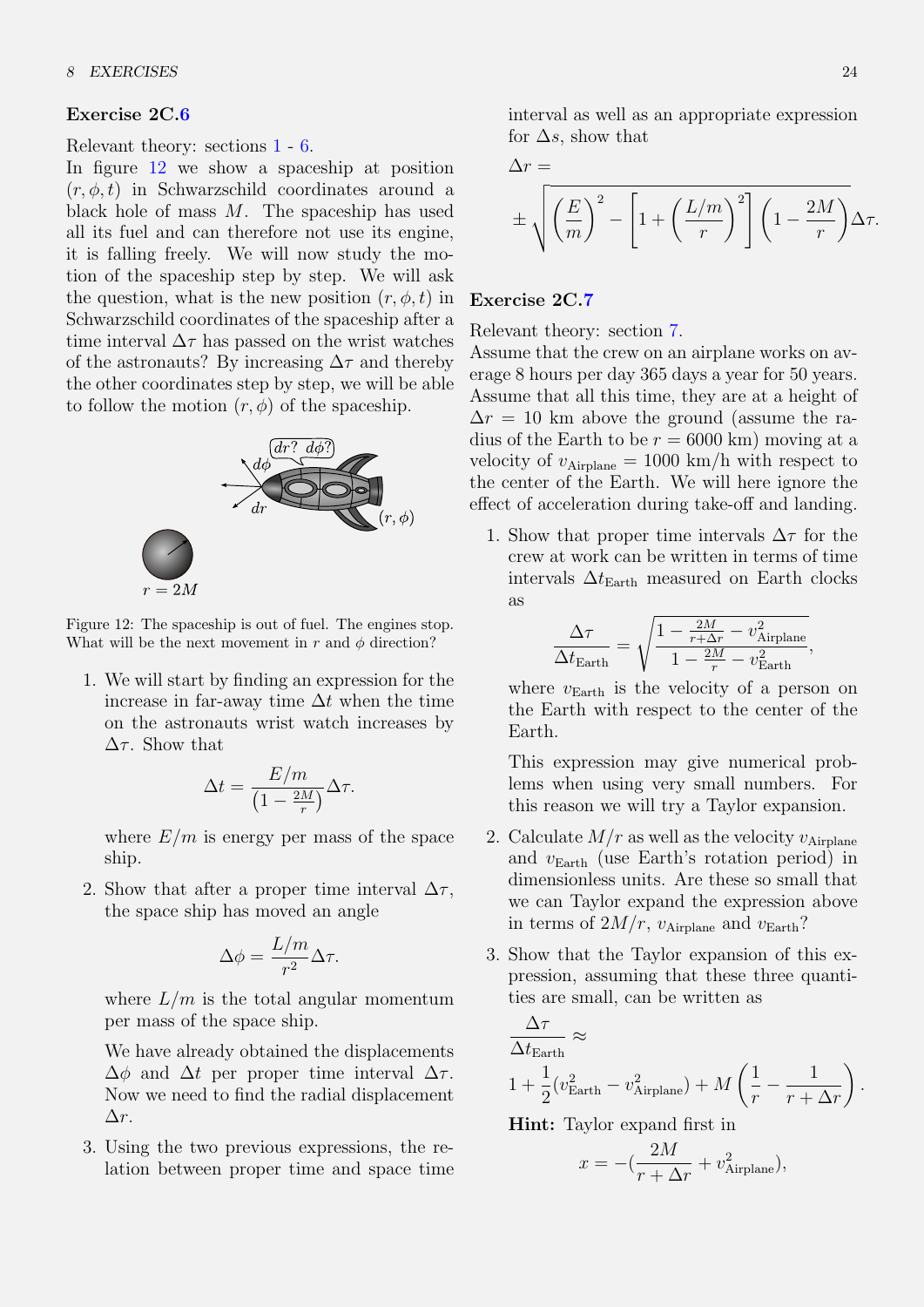#### 8 EXERCISES 25

then in

$$
y = -(\frac{2M}{r} + v_{\text{Earth}}^2).
$$

- 4. Use this expression to find how much shorter a crew member lives with respect to persons staying on Earth, taking into account only relativistic effects?
- 5. Would you now skip next year's vacation in the fear of getting old too fast?

#### <span id="page-24-0"></span>Exercise 2C[.8](#page-24-0)

Relevant theory: section [7.](#page-14-1)

Now open the xml file corresponding to this exercise in MCAst.

In the video, you are situated at a fixed point, somewhere at the equator of a planet. The mass and radius of the planet is given in the upper left corner of the video. Two GPS satellites are passing above you in the sky, continously sending messages about the  $(x,y)$  position and time (measured on the satellite clock) specifying when and where the signal was sent. The satellites go in a circular orbit around equator. Since all positions, both for the satellite and observer are at the equator, we will use a 2-dimensional  $(x, y)$  system to denote all positions. The origin of the system is the center of the planet. During the video, the camera is fixed at your position, but the camera angle changes so that it follows the two satellites. Note that you even receive signals from the satellite when they are below the planet.

We assume that your planet clock and the satellite clocks are synchronized at the beginning of the video. Your main task in this exercise is to use the signals sent from the satelittes to determine your  $(x,y)$  position on the planet.

In this exercise, precision is of high importance. In order to get consistent results, you need to use the values of constants which were used to create this video, these are  $c = 299792.458 \text{km/s}$  for the velocity of light and  $G = 6.67 \times 10^{-11}$  for the gravitational constant. In all your calculations you need to use all digits given, this is also the case for all times and positions which you find in the video. If you omit some digits you loose the necessary precision in order to

see the small effects of general relativity. We will assume that the planet is not rotating, meaning that your (x,y) position is fixed.

- 1. Use information given in the video to find the height of the orbit of the satellites.
- 2. Use information from the video as well as some celestial mechanics to fint the orbital velocity of the satellites.
- 3. Now choose a very early moment in the video, one of the very first frames which are displayed: Write down the position and time signals which you receive from both satellites at this moment. You must also write down current time at the planet at this moment when you receive the signals. Use this information to infer your (x,y) position. Hints:
	-
	- We have already done some of the work in this lecture note. Remember that the time sent from the satellite is the time when the satellite sent the signal, whereas the planet time is the time when you receive the signal. For the moment, please ignore all relativistic effects.
	- Assume the position of the satellite is given by  $\vec{r}_{\rm sat}$  and your position is  $\vec{r}$ . Then you know how to write  $|\vec{r}_{\rm sat} - \vec{r}|$ in terms of  $\Delta t$ . You also know how to write  $|\vec{r}_{\text{sat}} - \vec{r}|$  in terms of the angle  $\alpha$ between  $\vec{r}_{\text{sat}}$  and  $\vec{r}$ .
	- Use angles and some vector properties (the law of cosine) to find the solution.
	- You will need both satellites to find your position. You end up with two possible solutions if you only use one.
- 4. Now you should take into account relativistic effects: both the gravitational and special relativistic effects should be included. You know that the clocks onboard the satellites tick with a different rate than your clock. In order to get your correct position, you need to derive the time when the signals were sent measured on the planet clock.
- 5. Now use your new times to find your position. With how many meters did you miss